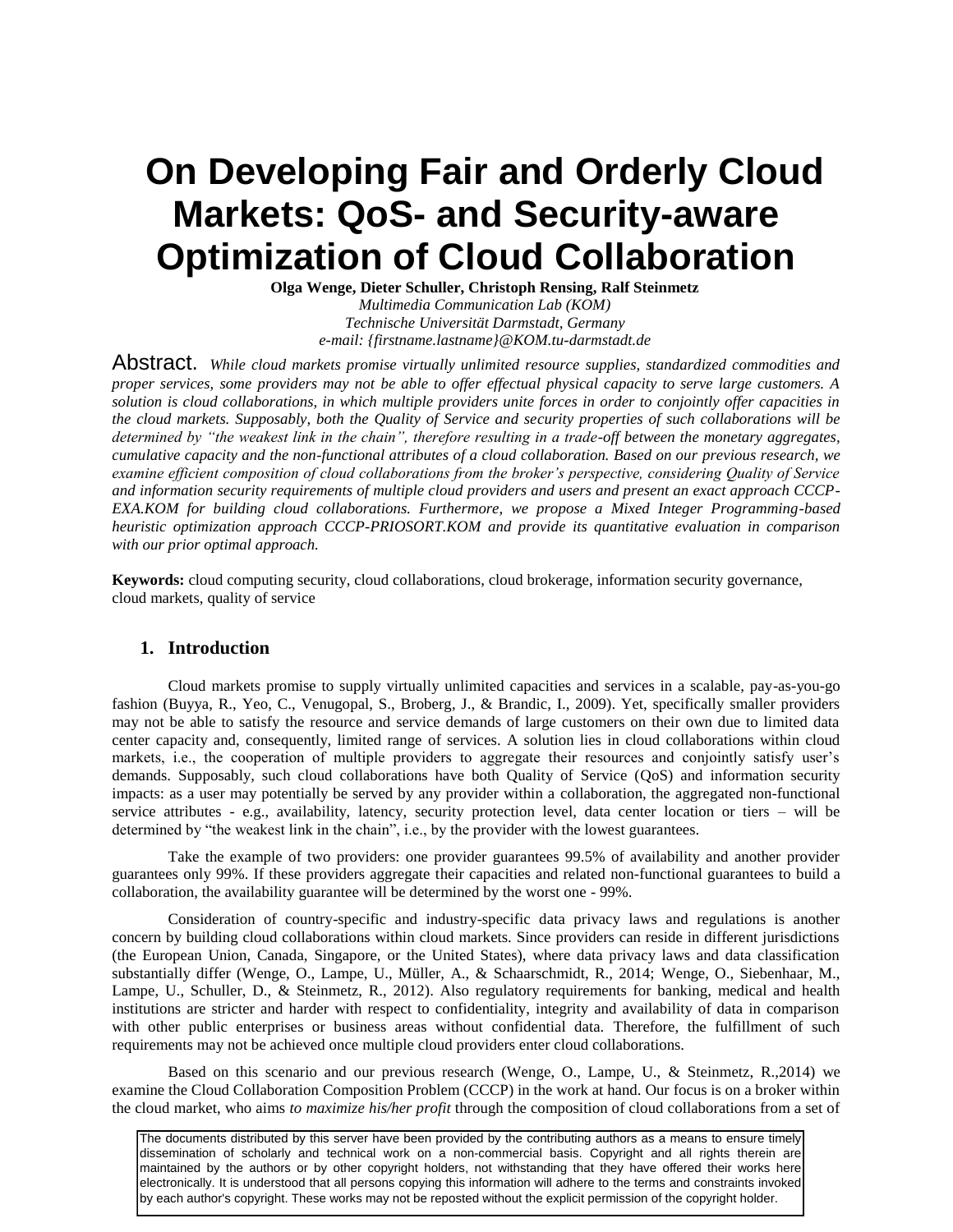providers and assignment of users to these collaborations. In that assignment, QoS and security requirements, i.e., non-functional attributes, should also be considered and fulfilled. This work extends the previously introduced CCCP problem and its exact optimization solution approach with a heuristic approach that improves the computational time in the context of cloud markets.

The remainder of this paper is structured as follows: In Section 2, we give an overview of cloud markets and related regulations that must be considered by trading with cloud products. Section 3 describes information security focus within cloud markets and within cloud collaborations. Section 4 explains the role of a cloud broker in cloud markets. In Section 5, we describe the Cloud Collaboration Composition Problem (CCCP) and the formal optimization model. Based on this, the subsequent Section 6 briefly presents an exact optimization approach, called CCCP-EXA.KOM. Section 7 includes evaluation results of this exact approach. Section 8 introduces a heuristic approach, called CCCP-PRIOSORT.KOM which is quantitatively evaluated and compared with the previously results in Section 9. Section 10 gives an overview of related work, and Section 11 concludes the paper with a summary and outlook.

# **2. Fair and Orderly Cloud Markets**

 Economic science studies allocation and usage of diverse resources. Some resources allocation approaches are managed by the price systems: low prices are very attractive for consumers, high prices provoke forced savings; high salaries are attractive for employees, low benefits encourage to innovations. But by many instances, the usage of only a price system as a market regulator is not sufficient. There are other aspects that must be considered as well, e.g., legal, ethical, and security requirements.

 Furthermore, there are many markets where the price system operates but the traditional assumption of perfect competition is not even approximately satisfied. In particular, many goods are indivisible and heterogeneous, whereby the market for each type of good becomes very thin. How these thin markets allocate resources depends on the institutions that govern trading and transactions.

 The current cloud market environments consist of heterogeneous clouds: cloud providers who sell services, cloud users who buy services, and cloud brokers who help to find the perfect match for their clients. In other words, cloud markets present the aggregate of possible buyers and sellers of cloud services and cloud resources and the transactions between them (Garg, S.K., Vecchiola, C., & Buyya, R., 2011). But the current cloud markets are not organized and supervised on the desired level, e.g., in comparison to financial or energy markets (Garg, S.K., Versteeg, S., & Buyyaa, R., 2013; Rahimi, A.F., & Sheffrin, A.Y., 2003).

The financial and energy markets are supervised by exchanges or other organizations that facilitate and oversee the trade, using *physical locations* (e.g., New York Stock Exchange (NYSE), Deutsche Börse (German Stock Exchange in Frankfurt), or European Energy Exchange (EEX) in Leipzig), or *electronic systems* (e.g., NASDAQ (National Association of Securities Dealers Automated Quotations), XETRA (Xchange Electronic Trading).

These are also regulated by different national and international authorities and laws listed in Table 1. These laws demand compliance with data protection requirements and anti-money laundering (AML) policies in all circumstances with respect to trading (Wenge, O., Lampe, U., Müller, A., & Schaarschmidt, R., 2014; Wenge, O., Siebenhaar, M., Lampe, U., Schuller, D., & Steinmetz, R., 2012; Lampe, U., Wenge, O., Müller, A., & Schaarschmidt, R., 2012).

| Law / Authority / Standard          | Validity Area                          |
|-------------------------------------|----------------------------------------|
| German Federal Data Protection Act  | effective in Germany                   |
| (GFDPA)                             |                                        |
| Data Protection Directive (DPD)     | effective in the European Union $(EU)$ |
|                                     |                                        |
| the Privacy Act                     | effective in the United States of      |
|                                     | America (USA)                          |
| Conventions of the Organisation for | effective in 34 countries              |
| Co-operation<br>and<br>Economic     |                                        |

*Table 1. International market regulators and regulations*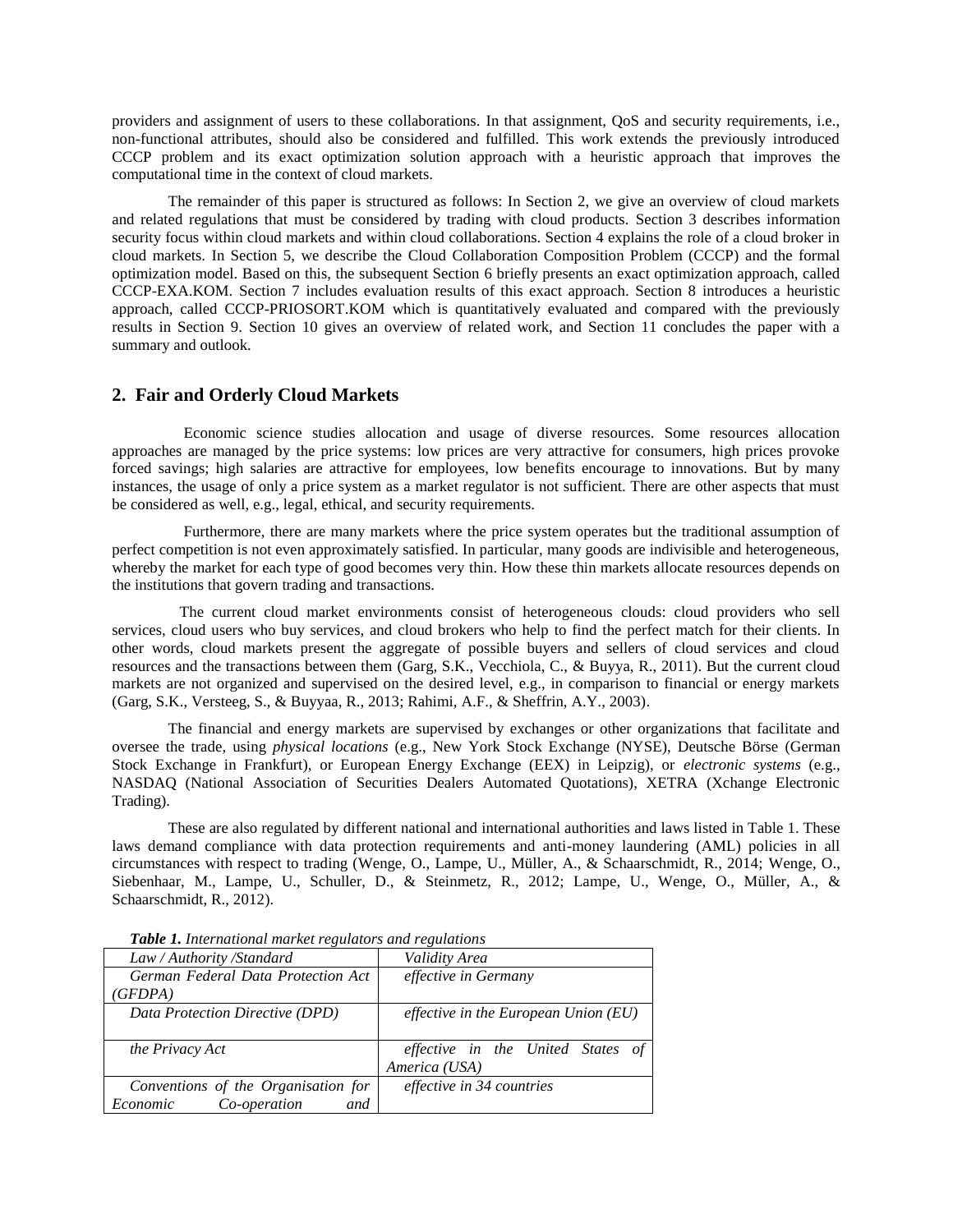| Development (OECD)                                |                                          |  |
|---------------------------------------------------|------------------------------------------|--|
| <b>Safe Harbor Principles</b>                     | effective for the USA-EU contracts       |  |
| Strengthening<br>Uniting and<br>the               | effective in the USA                     |  |
| America by Providing Appropriate Tools            |                                          |  |
| Required to Intercept and Obstruct                |                                          |  |
| Terrorism Act (USA Patriot Act)                   |                                          |  |
| Sarbanes-Oxley Act (SOX)                          | effective for all enterprises that trade |  |
|                                                   | in the USA securities markets            |  |
| Directive 2006/43/EG (EuroSOX)                    | effective for all enterprises that trade |  |
|                                                   | in the EU securities markets             |  |
| <b>Basel Accords</b>                              | effective in 20 countries                |  |
| <b>IT Fundamental Right</b>                       | effective in Germany                     |  |
| the Personal                                      | effective in Canada                      |  |
| <b>Information Protection and Electronic</b>      |                                          |  |
| Documents Act (PIPEDA)                            |                                          |  |
| the Monetary                                      | effective in Singapore and Asian-        |  |
| Authority of Singapore (MAS)                      | Pacific region                           |  |
| Bank secrecy acts                                 | effective<br>banks<br>between<br>and     |  |
|                                                   | customers                                |  |
| United States Code (USC)                          | effective in the USA                     |  |
| <b>ISO</b> Standards                              | effective globally                       |  |
| Federal<br>Financial<br>German                    | effective in Germany                     |  |
| Supervisory Authority (GFFSA)                     |                                          |  |
| German Banking Act (GBA)                          | effective in Germany                     |  |
| Office of the Comptroller of the                  | effective in the USA                     |  |
| Currency (OCC)                                    |                                          |  |
| Financial<br><b>Institutions</b><br>Federal       | effective in the USA                     |  |
| <b>Examination Council - FFIEC</b>                |                                          |  |
| Statement on Auditing Standards No.               | effective in the USA                     |  |
| 70 (SAS-70)                                       |                                          |  |
| <b>Binding Corporate Rules (BCRs)</b>             | effective in the EU                      |  |
| Certified<br><b>Information</b><br><b>Systems</b> | recommended globally                     |  |
| Security Professional Principles (CISSP)          |                                          |  |
| Certified Information Systems Auditor             | recommended globally                     |  |
| Principles (CISA)                                 |                                          |  |
| Board of Governors of the Federal                 | effective in the USA                     |  |
| Reserve System (BGFRS)                            |                                          |  |
| Local territorial laws                            | effective locally                        |  |

Lack of control or supervision is one of main concerns in cloud markets. The development of market supervision techniques and approaches for the current cloud marketplaces, to provide *a fair and orderly cloud market* – a [market](http://financial-dictionary.thefreedictionary.com/Market) in which [supply](http://financial-dictionary.thefreedictionary.com/Supply) and [demand](http://financial-dictionary.thefreedictionary.com/Demand) for a product are roughly equal, is still in its embryonic stage. The trading of cloud resources within predefined cloud collaborations can be seen as *an interim solution* to provide desired supervision and information security governance (Guitart, J., & Torres, J., 2010; Gomes, E., Vo, Q.B., & Kowalczyk, R., 2012). Two main principles in the market design theory for the establishing of any fair and orderly market are *stability* and *incentive compatibility*. Both principles are derived from *the cooperative* and *noncooperative game theory* and *the stable marriage problem* and found a very wide application in the world of economics (Shapley, L.S., 1955; Knuth D.E., 1996; Roth, A.E., 2002; Roth, A.E., Sönmez, T., & Ünver, M.U., 2005; Roth, A.E., 2008).

Stability encourages groups of to voluntarily participate in the market. Incentive compatibility discourages strategic manipulation of the market. The main principle of the cooperative game theory is building of coalitions between individuals (or players, or traders, or cloud providers in a market) who are eager to cooperate with each other. A game in coalitional form with *transferable utility* specifies, for each coalition  $S$  its worth  $v(S)$ . This worth is an economic surplus (a sum of money) that coalition  $S$  can generate using its own resources. If coalition  $S$  forms,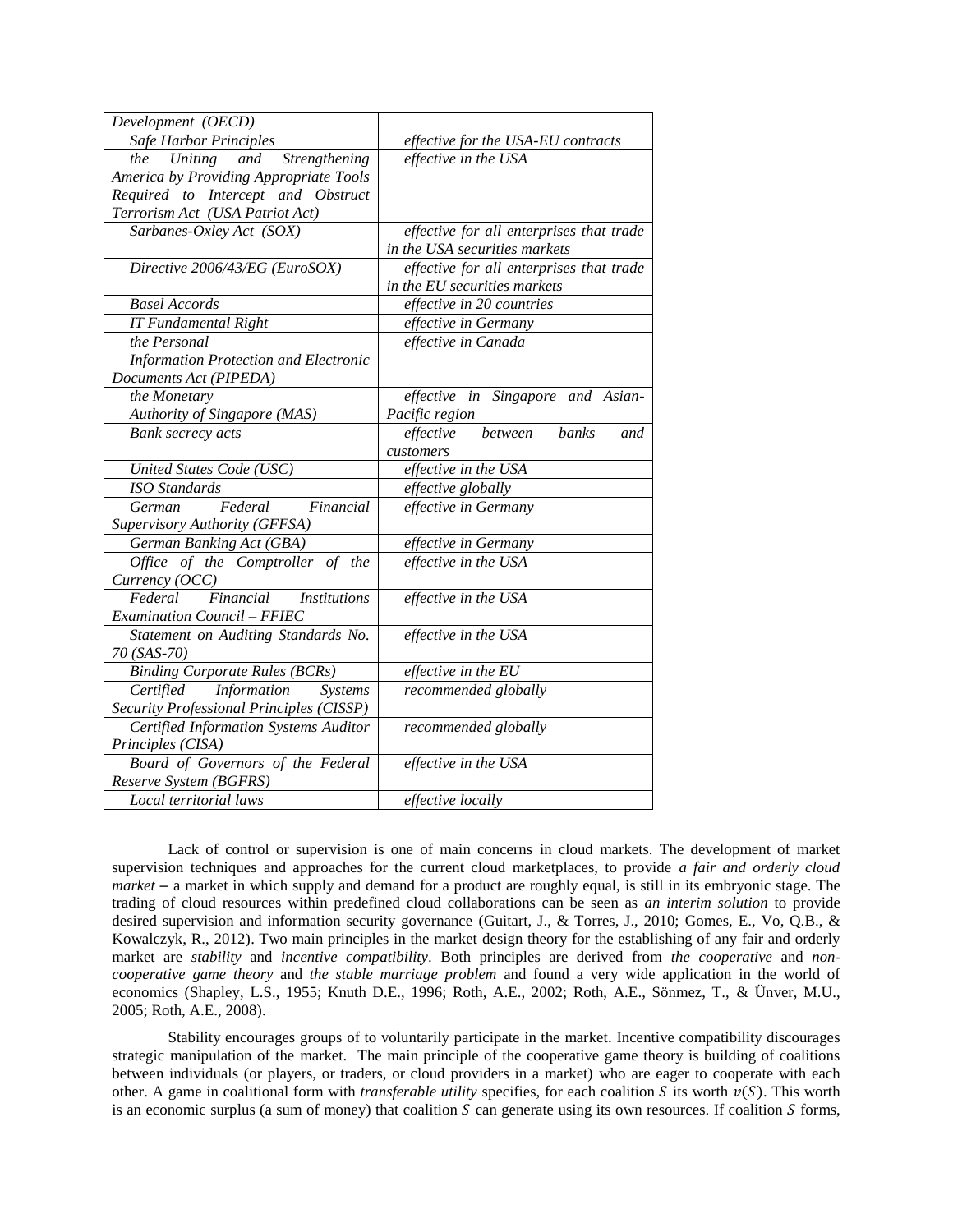then its members can split the surplus  $v(S)$  in any way they want, and each member's utility equals his/her share of the surplus. This feature is called *transferable utility*. The function  $v$  is called the characteristic function. Furthermore, the cooperative game theory studies the incentives of individuals to form such coalitions under consideration that any potential conflicts of interest within a coalition can be solved by binding agreements. These agreements induce the coalition members to maximize the surplus (or revenue) of the coalition. In games with transferable utility, it is assumed that the individuals can freely transfer utility among themselves. The idea of stability corresponds to the idea of Nash equilibrium in non-cooperative game theory. In non-cooperative game theory, a Nash equilibrium is a situation such that no individual can deviate and make herself better. In cooperative game theory, a stable allocation is a situation such that no coalition can deviate and make its members better. That is why stability formalizes an important aspect of idealized frictionless marketplaces.

 A coalition building between game players in the cooperative game theory with the purpose of increasing their benefit appears to be very similar to our idea of building cloud collaborations. Stability is one of the important drivers for involving new market participants and building collaborations. Incentive compatibility is necessary to prevent manipulations in the market and within cloud collaborations.

 In our work we also assume that each cloud provider and each cloud user has his/her requirements (preferences) that must be fulfilled in any trading and transaction. For convenience, we assume that these requirements are strict. To fulfill these requirements a stable matching between market participants is inevitable. The matching is unacceptable to a market participant (provider or user) if it worse than to remain unmatched. We define the matching as stable, if all collaborations between cloud providers and cloud users are composed in the way they bring the most profit and all requirements are matched acceptably.

In (Wenge, O., Siebenhaar, M., Lampe, U., Schuller, D., & Steinmetz, R., 2012) we identified three types of cloud collaborations with respect to the security critical areas: federated collaborations, loosely-coupled collaborations and ad hoc collaborations. Security requirements, relevant for cloud partners within collaboration types can be used as *admission criteria* for cloud recourses trading within those collaboration types.

*Federated collaborations* assume the usage of a so-called *metapolicy*, which includes all policies of all collaborative clouds. This metapolicy reduces the possibility of the occurrence of security incidents and breaches, as all security configurations and controls are fully pre-agreed between collaborative partners.

*Loosely-coupled collaborations* are more flexible and cover smaller cloud regional environments, e.g., the EU, the USA, Canada; or industry specific, e.g., banks or medical institutions. In this case, country or industry specific regulations, or *service level agreements* (SLAs) can be used as a basis for their security policies.

*Ad hoc collaborations* do not presume any kind of pre-agreed security policies or SLAs, the signing of which can be very time-consuming and can hamper the dynamic of data transfer and service delivery. Ad hoc collaborations are the most critical ones and cannot be performed without a proper supervision and information security governance over them in the form of *a trusted security entity* (e.g., cloud broker, identity broker, etc.).

# **3. Information Security Governance in Cloud Markets**

Information security issues are very critical in cloud computing (Kretzschmar, M., & Golling, M., 2011). Many aspects must be examined concerning security risks in the cloud paradigm: legal risks, data privacy and data protection risks, users' and providers' security levels, right to audit and information security governance processes.

*Information Security (IS) governance* is a significant part of corporate governance in an enterprise and strives towards the understanding of the criticality of information security, endorsing the development and implementation of security programs and their alignment with business strategy. IS governance also takes the responsibility for performance management, reporting and risk management.

In cloud computing the role of IS governance has become enormously important, as enterprises deal with off-premise services with the involvement of sometimes diverse vendors and non-enterprise employees, whose compliance and activity must be monitored and reported (Bernsmed, K., Jaatun, M.G, Meland, P.H., & Undheim, A., 2011; Yang, D., 2011). To the best of our knowledge, there are three security mechanisms to provide security governance over cloud providers: cloud certifications, cloud risk assessments, and trusted security entities.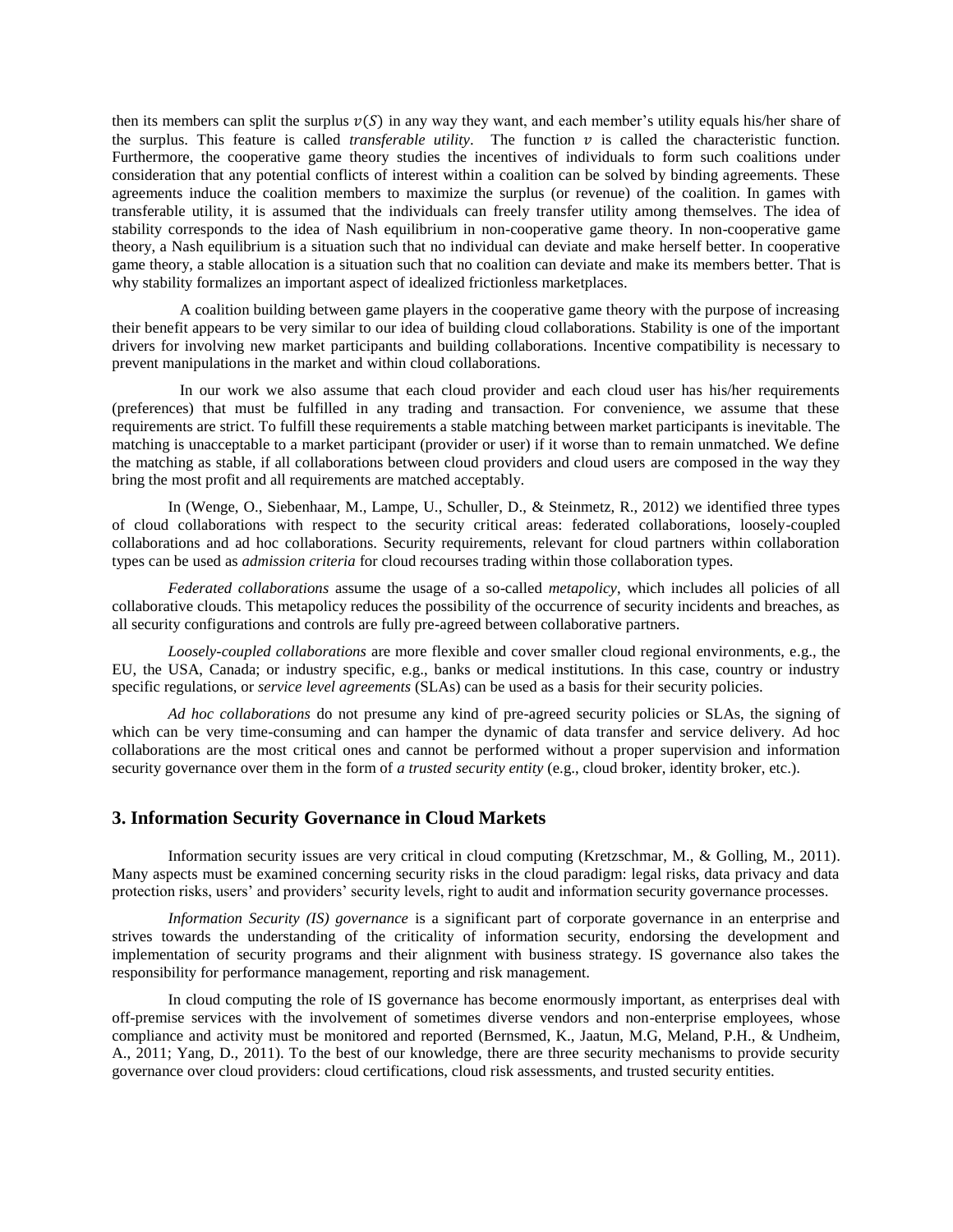*Cloud certification* sounds very promising and gives a certain sense of trust. The most cloud certificates are based on best practices security frameworks and already existing security standards, such as ISO (International Organization for Standardization), NIST (National Institute of Standards and Technology), CSA (Cloud Security Alliance) and FISMA (Federal Information Security Management Act). The main disadvantage of cloud certification is its *generality*. These certificates are not always sufficient for peculiar cases (e.g., for critical data, banking transactions, country laws) and should be adapted or extended with other security governance mechanisms (e.g., risk assessments and audit) (Bernsmed, K., Jaatun, M.G, Meland, P.H., & Undheim, A., 2011; Yang, D., 2011).

 *Cloud risk assessments* are more granular and can be used with respect to different industries (banking, insurance, healthcare). Cloud risk assessments are also based on the existing risk assessments and are extended with specific vendor governance controls for availability, auditing and controlling. These risk assessments are provided by ISO, CSA, BSI (Bundesamt für Sicherheit in der Informationstechnik, Federal Office of Information Security in Germany), ENISA (European Network and Information Security Agency), COBIT (Control Objectives for Information and Related Technology), ISACA (Information Systems Audit and Control Association), Basel Accords, and SOx (Sarbanes-Oxley Act). The risk assessment process is very time-consuming and in case of risk acceptance procedures or a necessary risk remediation, can be followed by numerous complex bilateral agreements (Papish, M., 2012; Bernstein, D., & Vij, D., 2012).

 *A trusted security entity* concept is more dynamic, but currently does not cover all security aspects of cloud computing. It is mostly focused on identity and access management, ignoring infrastructure, network, and application security. The existing solutions, especially for ad hoc collaborations, do not cover the whole aspects of cloud security or need sufficient evidence for their implementation, e.g., monitoring and logging tools in place, or regular auditing (Wood, K., & Anderson, M., 2011; Ates, M., Ravet, S., Ahmat, A., & Fayolle, J., 2011; Goyal, P., 2011; He., Y.H., Bin, W., Xiao, X.L., & Jing, M.X., 2010; Yang, D., 2011).

Therefore, the role of a cloud broker, as a mediator, who is responsible for bringing cloud market actors together with respect to their requirements, is very important and in our research, we aim at the development of an efficient QoS- and security-aware brokerage model.

# **4. The Role of a Cloud Broker in Cloud Collaborations**

Many environments, and especially IT environments, are still far from the perfectly competitive benchmark, as they are still very heterogeneous and without precisely specified rules that can govern trade. In such markets, the participants must be appropriately matched in order to trade with each other, i.e., a role of a broker, who provides this matching is very important and mandatory, if a cloud market must comply with market design principles. Cloud broker is also seen as inevitable market in the NIST (National Institute of Standards and Technology) cloud computing reference architecture (Liu, F., Tong, J., Mao, J., Bohn, R., Messina, J., Badger, L., & Leaf, D., 2011) (Figure1).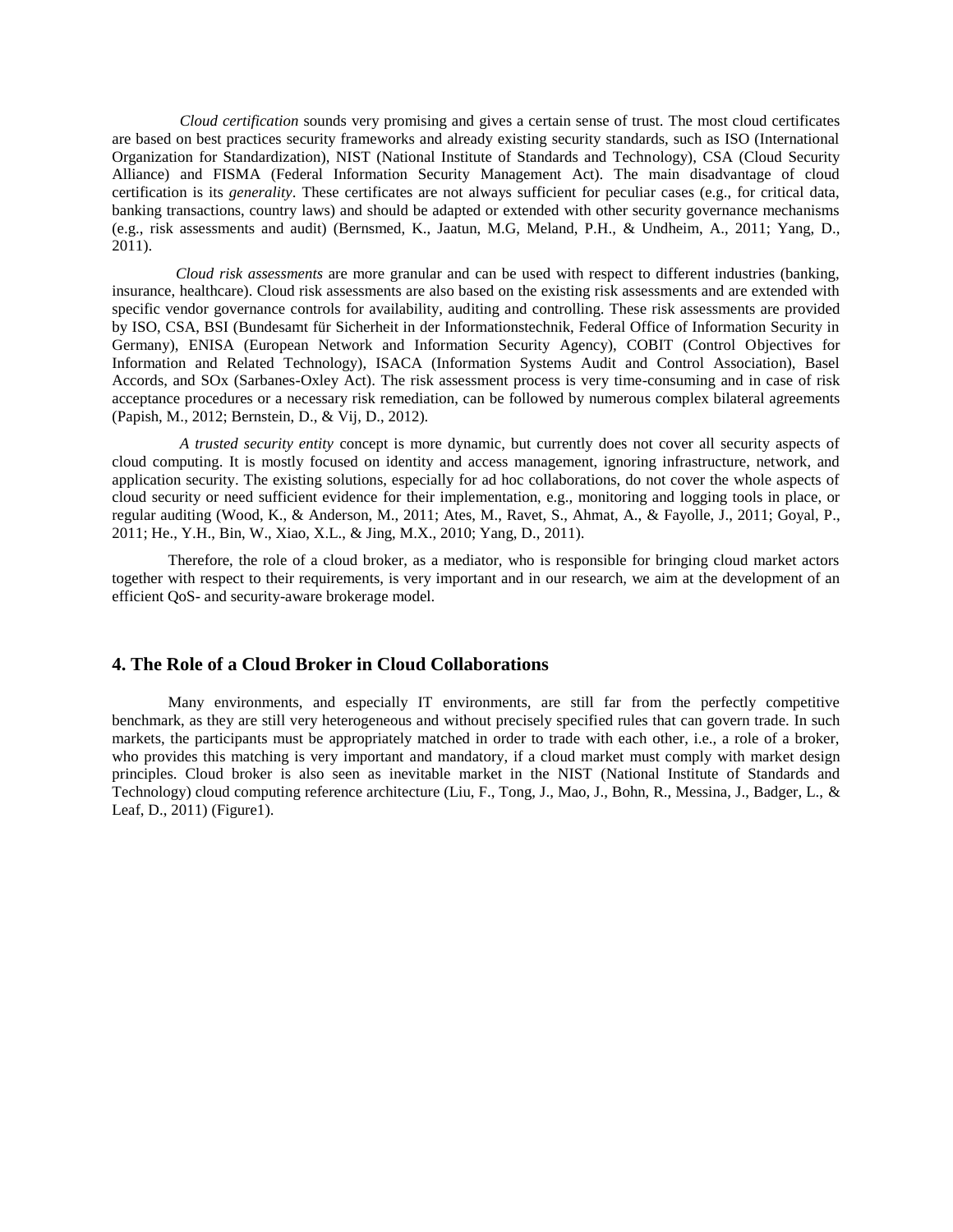

Today's cloud environments are built up of heterogeneous landscapes of independent clouds. The heterogeneity of clouds, as a consequence of still nonexistent technology, security and audit standards, presents a hurdle for a proper collaboration between clouds, necessary for the building of the cloud ecosystem and cloud marketplaces (Kretzschmar, M., & Golling, M., 2011; Corporation Essvale Corporation Limited, 2008).

The reasons for cloud collaborations can be very different: enterprise acquisitions, storage and compute power extensions, disaster recovery plans, sub-contracting and service outsourcing, the necessity for a wider spectrum of services, etc. Such cloud collaborations bring cloud providers further advantages. Besides the eco-efficiency, due to shared usage of data centers and technologies (Guitart, J., & Torres, J., 2010), a better scalability and cost reduction can be achieved by the ad hoc selling of free resources and buying of additional external resources. This exchange of cloud resources forms the basis of the cloud brokerage service model (Uttam Kumar, T., & Wache, H., 2010).

Cloud brokerage enables cloud providers to find an optimally suitable match for each other, i.e., to find a collaborative partner that meets all requirements of intended cloud collaboration. These requirements may include business aspects (pricing, timelines), functional and non-functional technical aspects (compatibility, interoperability, availability), and of course non-functional legal and security aspects (level of data protection, security measures, compliance with different industrial regulations, etc.) (Uttam Kumar, T., & Wache, H., 2010; Lampe, U., Wenge, O., Müller, A., & Schaarschmidt, R., 2012; Siebenhaar, M., Wenge, O., Hans, R., Tercan H., & Steinmetz, R., 2013).

The cloud broker is the leading actor in the cloud brokerage service model, and acts as a mediator between cloud service providers and cloud service consumers, providing matchmaking, monitoring and governance of cloud collaborations (Gomes, E., Vo, Q.B., & Kowalczyk, R., 2012).

The matchmaking of security and legal requirements and especially monitoring of their fulfillment during the cloud collaboration is not trivial. The security risks tend to accelerate by entering into cloud collaborations within cloud marketplaces, because collaborative partners may have different implemented security policies and standards. Therefore, two main requirements must be met to provide secure and compliant cloud collaboration - the cloud broker must perform an optimally reliable security risk assessment prior to the collaboration, or on-demand; and the cloud broker must provide the security governance during the collaboration.

The security risk assessments of cloud providers are widely discussed in the recent research, but, to the best of our knowledge, these assessments are still very time-consuming and cannot be applied to ad hoc cloud collaborations (Schnjakin, M., Alnemr, R., & Meinel, C., 2010).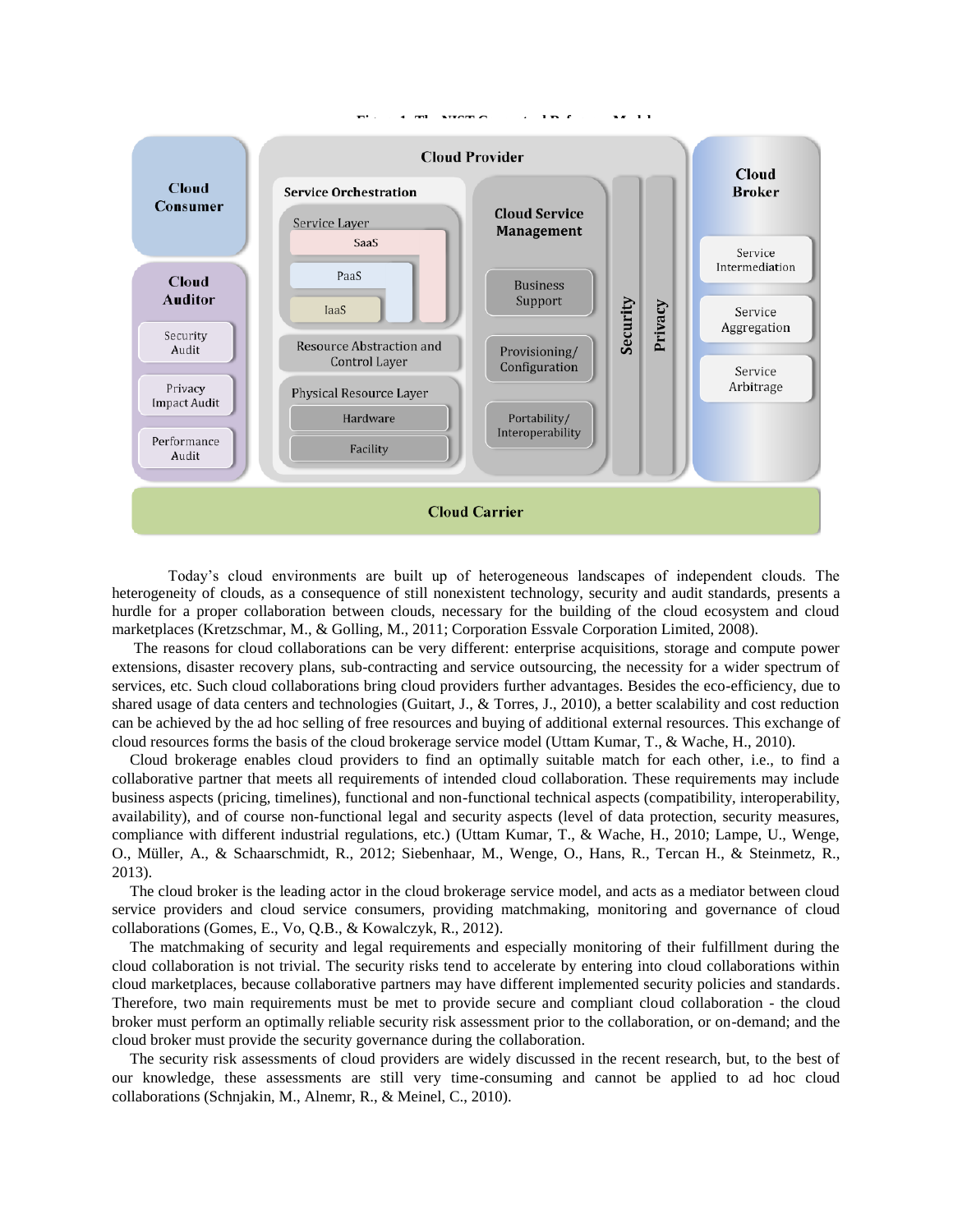#### **5. Cloud Collaboration Composition Problem**

As mentioned before in our work, we take the perspective of a cloud broker, who acts within a cloud market and unites cloud providers to build cloud collaborations and provides assignment of cloud users to these collaborations. So, the cloud market consists of a set of cloud providers and a set of users, formally denoted as  $P = \{1, 2, ..., P^*\}$ and  $U = \{1, 2, ..., U\}$ , respectively.

Each user  $u \in U$  exhibits a certain resource demand of  $RD_u \in \mathbb{R}^+$  units, for which he/she is willing to pay a total of  $M_u^+ \in \mathbb{R}^+$  monetary units. Furthermore, each cloud provider  $p \in P$  is able to provide a resource supply of  $RS_p \in \mathbb{R}^+$  units at a total cost of  $M_p^- \in \mathbb{R}^+$ .

QoS and security constraints, which determine requirements by consumption and provision of services, we define by the common term of non-functional constraints. Specifically, we distinguish two sets,  $A = \{1, 2, ..., A^*\}$  and  $\hat{A} =$  $\{1, 2, ..., \hat{A}^*\}$ , of quantitative and qualitative non-functional attributes. Quantitative attributes represent numerical properties, e.g., availability or latency.

Qualitative attributes correspond to nominal properties, e.g., applied encryption technology, data center location, and adherence to a certain industry-specific security policy or country-specific data privacy protection controls. The cloud providers make certain guarantees with respect to the non-functional attributes. For each quantitative attribute  $a \in A$ , the value guaranteed by provider  $p \in P$  is denoted as  $AG_{a,p} \in \mathbb{R}$  For each qualitative attribute  $\hat{a} \in \hat{A}$ , the corresponding information is given by  $\hat{A}G_{\hat{a},p} \in \{0,1\}$ . The cloud users specify also certain requirements concerning their non-functional attributes. With respect to each quantitative attribute  $a \in A$ , the value required by user  $u \in U$  is denoted as  $AR_{a,u} \in \mathbb{R}$ . Likewise,  $\hat{AR}_{\hat{a},u} \in \{0,1\}$  denotes the requirement for each qualitative attribute  $\hat{a} \in \hat{A}$ , i.e., indicates whether this attribute is mandatory or not.

The objective of the broker is the composition of cloud collaborations, consisting of multiple cloud providers, and subsequently assigning users to them. In that process, all defined constraints must be fulfilled and *the profit maximization*, i.e., the difference between the revenue from the served cloud users and the spending on the incorporated cloud providers, should be achieved. A tangible, simplified example for a CCCP instance is provided in Figure 2. The instance exhibits four users and providers with different resource demands - supplies and nonfunctional requirements - guarantees, respectively. In the example, providers  $P_2$  and  $P_4$  form a collaboration, which enables them to conjointly serve users  $U_1$  and  $U_2$  under the given constraints. Both providers substantially profit from the collaboration, since their combined resource supply permits to serve larger customers and allows to achieve a higher degree of resource utilization.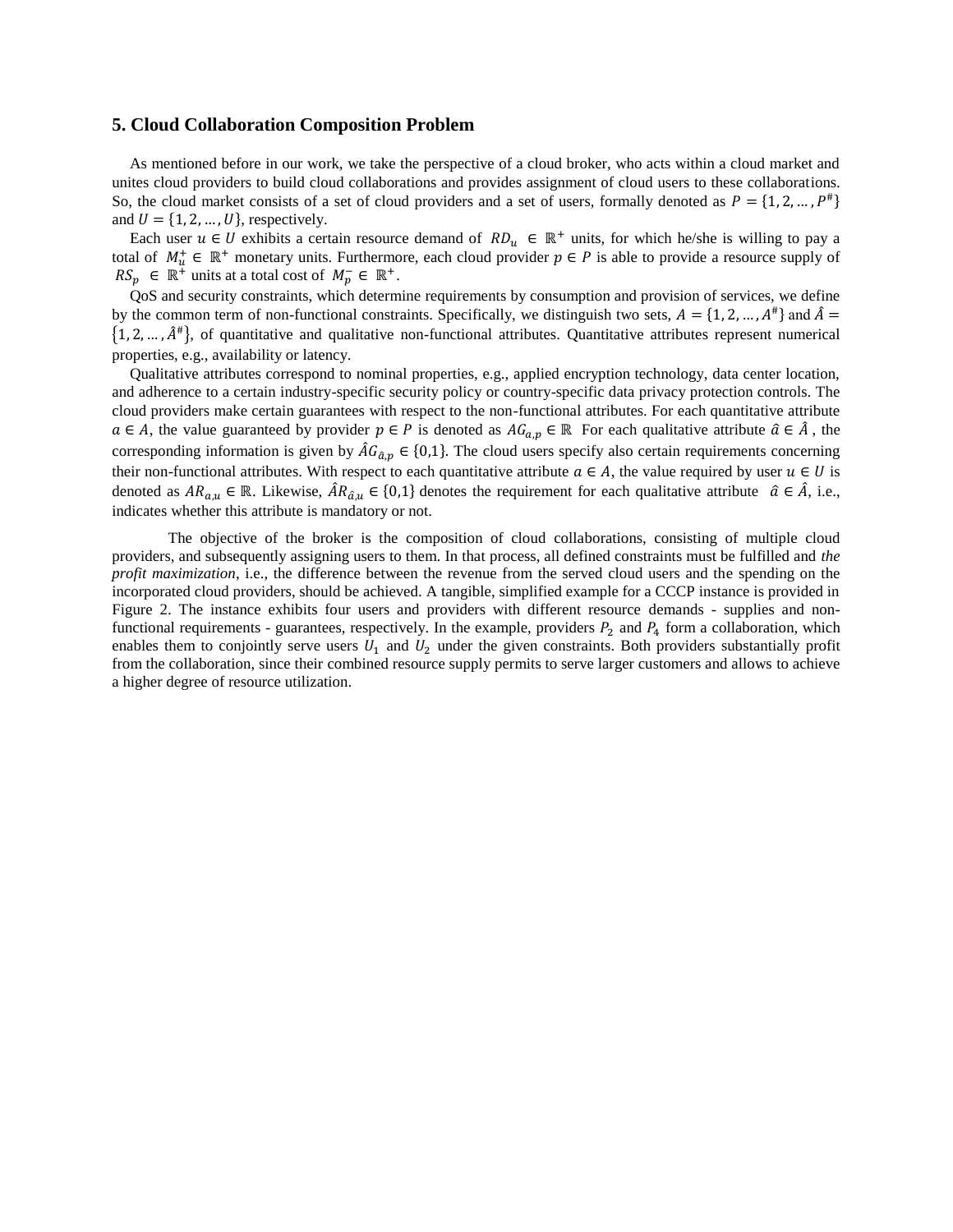

**Figure 2: Tangible example of a CCCP instance with four users and providers**

# **6. Exact Optimization Approach CCCP-EXA.KOM**

Based on the notations that were introduced in the previous section, the Cloud Collaboration Composition Problem (CCCP) can be transformed into an optimization model. The result is given in Model 1 and will be explained in the following.

To start with  $x_{u,c}$ , and  $y_{p,c}$  are the main decision variables in the model (cf. Equation 11). They are defined as binary and indicate whether user  $u$  or provider  $p$ , respectively, has been assigned to collaboration  $c$  or not. As additional auxiliary decision variables, we introduce  $\dot{y}_{p,c}$ , which are also binary and serve as complement to  $y_{p,c}$ , hence indicating the non-assignment of a provider p to a collaboration c. Furthermore,  $z_{a,c}$  and  $\hat{z}_{a,c}$  are specified (cf. Equation 12). They are defined as real and binary, respectively, and represent the cumulative value of the nonfunctional property  $\alpha$  or  $\hat{\alpha}$ , respectively, for collaboration  $\alpha$ . The variables  $x$  and  $y$  are referred to as main decision variables, since they have a direct impact on the objective function. In contrast,  $\dot{y}$ , z, and  $\dot{z}$  only have an indirect influence. The monetary objective consists in profit maximization (cf. Equation 1).

**Model 1** Cloud Collaboration Composition Problem

Objective function

(1) Maximize Profit  $(x, y, \dot{y}, z, \dot{z}) =$ 

$$
\sum_{u \in U, c \in C} x_{u,c} \times M_u^+ - \sum_{p \in P, c \in C} y_{p,c} \times M_p^-
$$

so that

- (2)  $\sum_{c \in C} x_{u,c} \leq 1 \ \forall u \in U$
- (3)  $\sum_{c \in C} y_{p,c} \leq 1 \ \forall p \in P$
- (4)  $y_{p,c} + \acute{y}_{p,c} = 1 \ \forall p \in P, \forall c \in C$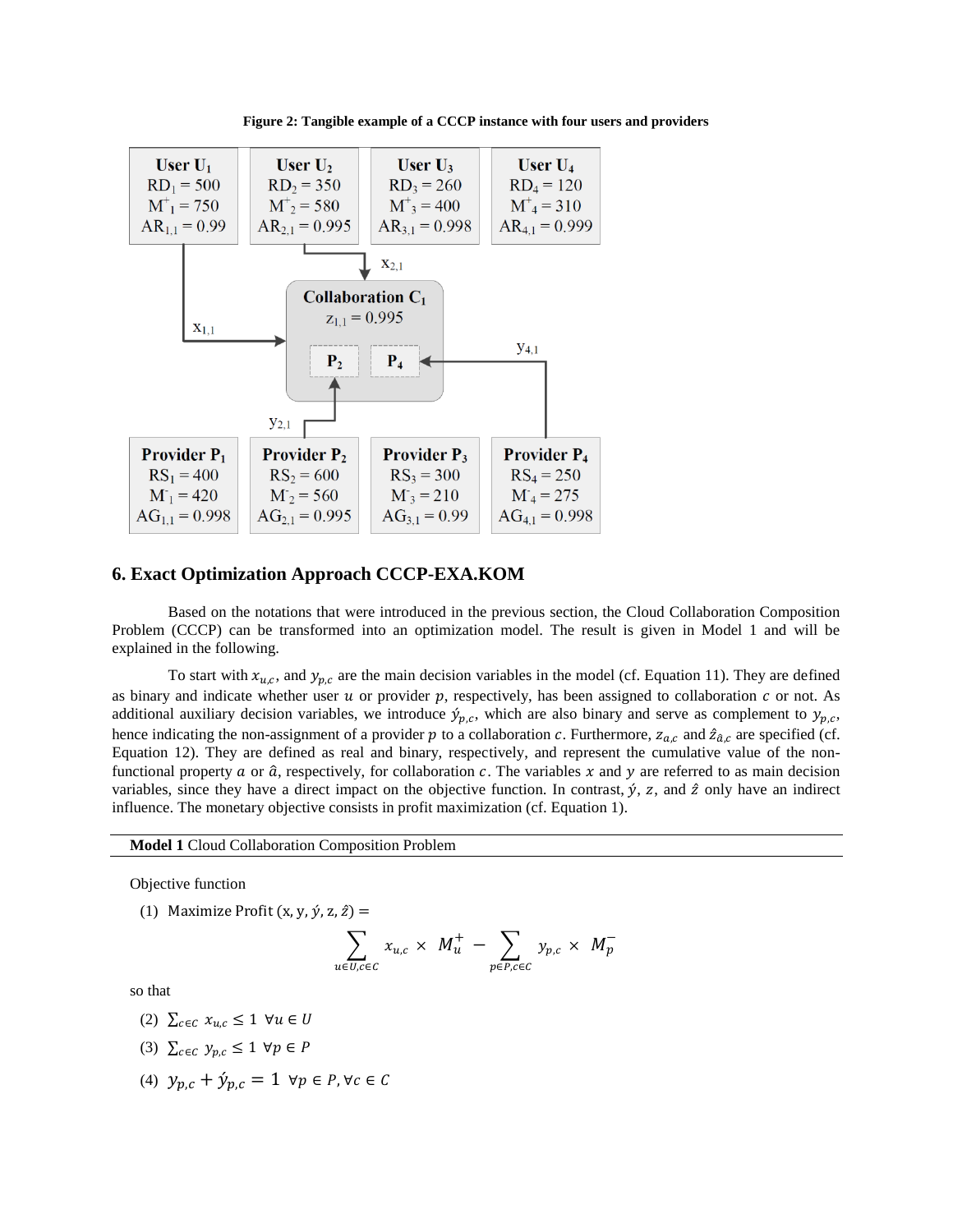(5) 
$$
\sum_{u \in U} x_{u,c} \times RD_u \leq \sum_{p \in P} y_{p,c} \times RS_p \quad \forall c \in C
$$
  
\n(6)  $z_{a,c} \leq y_{p,c} \times AG_{p,a} + \dot{y}_{p,c} \times max_{p \in P}(AG_{p,a})$   
\n $\forall p \in P, \forall c \in C, \forall a \in A$   
\n(7)  $\hat{z}_{\hat{a},c} \leq y_{p,c} \times \hat{A}G_{p,\hat{a}} + \dot{y}_{p,c}$   
\n $\forall p \in P, \forall c \in C, \forall \hat{a} \in \hat{A}$   
\n(8)  $z_{a,c} \geq x_{u,c} \times AR_{u,a} \quad \forall u \in U, \forall c \in C, \forall a \in A$   
\n(9)  $\hat{z}_{\hat{a},c} \geq x_{u,c} \times \hat{A}R_{u,\hat{a}} \quad \forall u \in U, \forall c \in C, \forall \hat{a} \in \hat{A}$   
\n(10)  $C = \{1, 2, ..., min(P^{\#}, U^{\#})\}$   
\n(11)  $x_{u,c} \in \{0,1\}$  and  $y_{p,c} \in \{0,1\}$   $\forall u \in U, \forall p \in P, \forall c \in C$   
\n(12)  $\dot{y}_{p,c} \in \{0,1\}$  and  $z_{a,c} \in \mathbb{R}$  and  $\dot{z}_{\hat{a},c} \in \{0,1\}$   
\n $\forall p \in P, \forall a \in A, \forall \hat{a} \in \hat{A}, \forall c \in C$ 

That is, the difference between the revenue from the served cloud users and the spending on the used cloud providers should be maximized, depending on the values of the decision variables. Equations 2 and 3 make sure that each user and provider is assigned to not more than one collaboration. Thus, the broker may opt to not satisfy certain users' demands, but also to not exploit cloud providers as part of a collaboration. Equitation 5 does not allow resource demand to exceed the resource supply. Equation 4 determines the inverse variable  $\dot{y}_{p,c}$  for each decision variable  $y_{p,c}$ . This definition is used in the following two Equations 6 and 7. They determine the cumulative nonfunctional values for quantitative and qualitative attributes, respectively. Both equations are formulated such that quantitative properties are given by the "worst" value among all providers in a certain collaboration, i.e., the "weakest link in the chain". Equations 8 and 9 make sure that users can only be assigned to such collaborations that make sufficient non-functional guarantees, given the users' specific non-functional requirements.

Lastly, Equation 1 defines a set of potential cloud collaborations. The underlying notion for the given definition is that no user or provider will be assigned to more than one collaboration (recall Equations 2 and 3). Hence, the maximum number of collaborations is given by the number of users or providers, whichever is lower.

We implemented the given model and evaluated the optimal approach in order to obtain an exact (i.e., profit maximal) solution. We used a Mixed Integer Program (MIP), i.e., a special form of Linear Program (LP) that features both integer (in this case, binary) and natural decision variables, and a branch-and-bound off-the-shelf optimization algorithms (Hillier, F., & Lieberman, G., 2005). The evaluation results are presented in the following section.

# **7. Evaluation of CCCP-EXA.KOM**

 To assess the practical applicability of our proposed approach CCCP-EXA.KOM, we have prototypically implemented it in Java 7. In order to transfer Model 1 into a programmatic representation, we use the free JavaILP framework1. While this potentially permits for the application of different backend solver framework, we have selected the commercial IBM ILOG CPLEX framework as default due to its favorable performance (Meindl, B., & Templ, M., 2012) and its popularity in related research, e. g., (Hans, R., Lampe, U., & Steinmetz, R., 2013; Mashayekhy, L., & Grosu, D., 2012).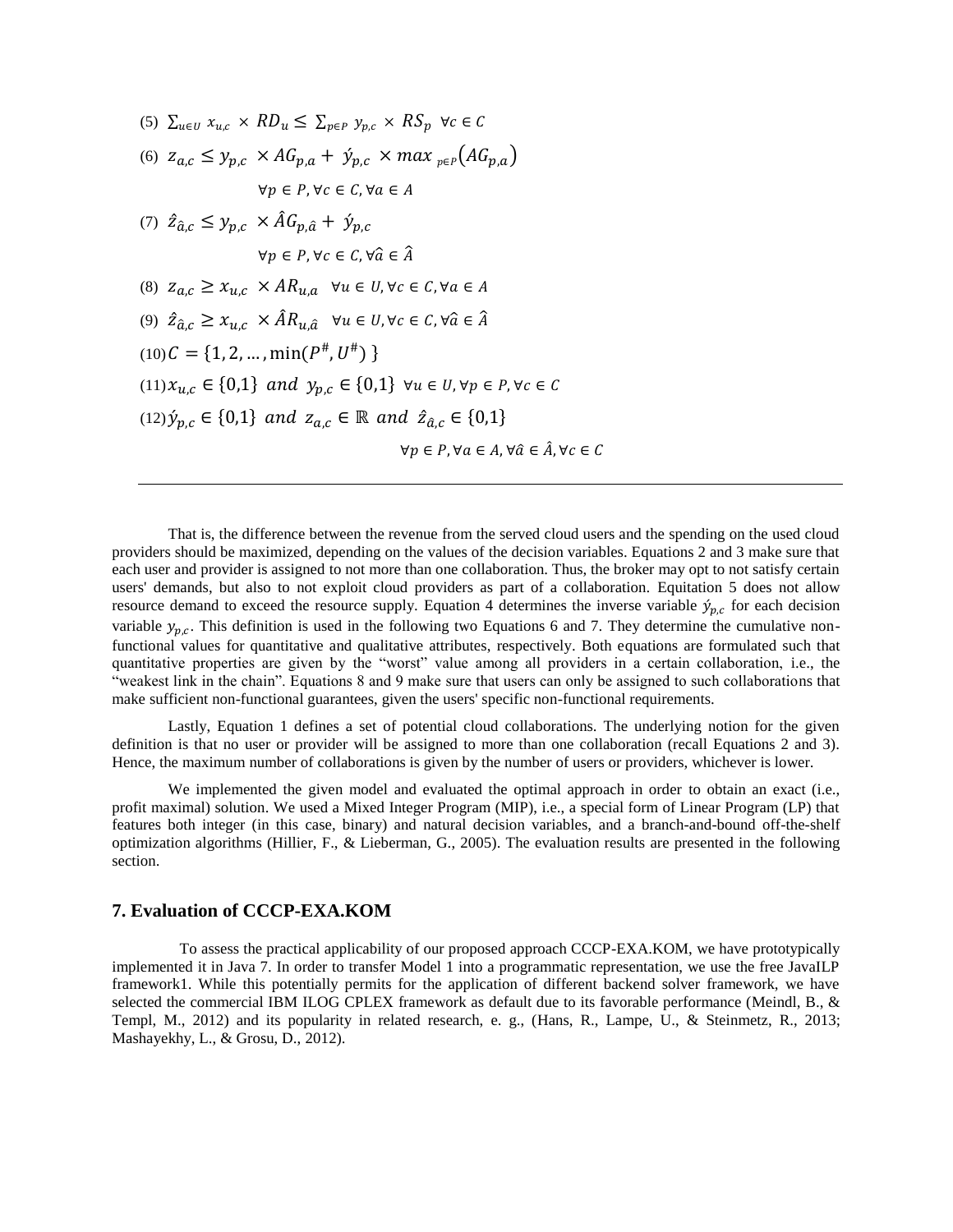#### **Evaluation Setup and Procedure**

 The main objective of our evaluation is to assess the required computation time of CCCP-EXA.KOM for different problem sizes. This allows us to judge the applicability of the proposed approach under practical conditions, where time constraints in the decision process play an important role. Thus, formally, we regard computation time as the dependent variable of our evaluation.

As independent variables, we include the number of considered users and providers, i.e.,  $U^{\#}$  and  $P^{\#}$ . In contrast, the number of quantitative and qualitative non-functional attributes were fixed ( $A^{\#} = 1$  and  $\hat{A}^{\#} = 1$ ); hence, they constitute controlled variables. This is justified by two aspects: First, these variables are likely also predefined in practice. Second, they do not have an impact on the number of decision variables and hence, the size of the solution space. Each specific combination of  $U^{\#}$  and  $P^{\#}$  results in a test case. For each test case, we created 100 specific CCCP instances with the according dimensions.

 The parameter values or distributions that were used in the problem generation process are summarized in Table 2. The specifications of the nonfunctional parameters are based on the notion that the sole quantitative and qualitative attribute represent availability (a QoS aspect) and data center location in the European Union (a security aspect), respectively. Furthermore, monetary parameters were set such that higher availability results in quickly increasing values, based on the observation that each additional "nine" in the availability figure results in doubled cost (Durkee, D., 2010). In contrast, an EU data center location only leads to a moderate increase of 10%, which closely corresponds to the price difference observed for Eastern U.S. and Ireland-located Amazon EC2 VM instances (Amazon Web Services, Inc., 2013).

 Following the generation, we computed a solution to each problem instance using our prototypical implementation of CCCP-EXA.KOM. In that process, we imposed a timeout of 300 seconds (i. e., five minutes) per problem instance. Based on the resulting sample of computation times for the successfully solved problems, we computed the mean computation time, as well as the 95% confidence interval.

 The evaluation was conducted on a desktop computer, equipped with an Intel Core 2 Duo E7500 processor and 4 GB of memory, operating under the 64-bit edition of Microsoft Windows 7.

| Parameter        | Value / Distribution                                                                   |
|------------------|----------------------------------------------------------------------------------------|
| $AR_{1,u}$       | Uni (0.99, 0.9995)                                                                     |
| $\hat{A}R_{1,u}$ | Ber(0.5)                                                                               |
| $AG_{1,p}$       | Uni (0.995, 0.9995)                                                                    |
| $\hat{A}G_{1,p}$ | Ber(0.5)                                                                               |
| $RD_u$           | Uni (1000, 5000)                                                                       |
| $RS_n$           | Uni (1000, 5000)                                                                       |
| $M_u^+$          | $\alpha_u \times RD_u \times log_{10}(1 - AR_{1,u})^2 \times (1.1^{\tilde{AR}_{1,u}})$ |
| $M_p^-$          | $\beta_p \times RS_p \times log_{10}(1 - AG_{1,p})^2 \times (1.1^{\hat{A}G_{1,p}})$    |
| $\alpha_{\rm u}$ | Uni (1.5, 1.75)                                                                        |
| $\beta_n$        | Uni $(1.0, 1.25)$                                                                      |

*Table 2: Parameter values and distributions used in the problem instance generation. Abbreviations: Uni – Uniform distribution; Ber – Bernoulli distribution.*

## **Evaluation Results and Discussion**

 The results of our evaluation, i.e., the observed mean computation times per test case, are graphically illustrated in Figure 3. As can be clearly seen, the computation times quickly increase with the problem size, i.e., the considered number of users and providers. The effect is less pronounced for the smallest two problem classes (with  $U^* \leq 6$  and  $P^* \leq 9$ ); in fact, for these two test cases, there is no statistically significant difference in mean computation time observable at the 95% confidence level. In absolute terms, we already find absolute computation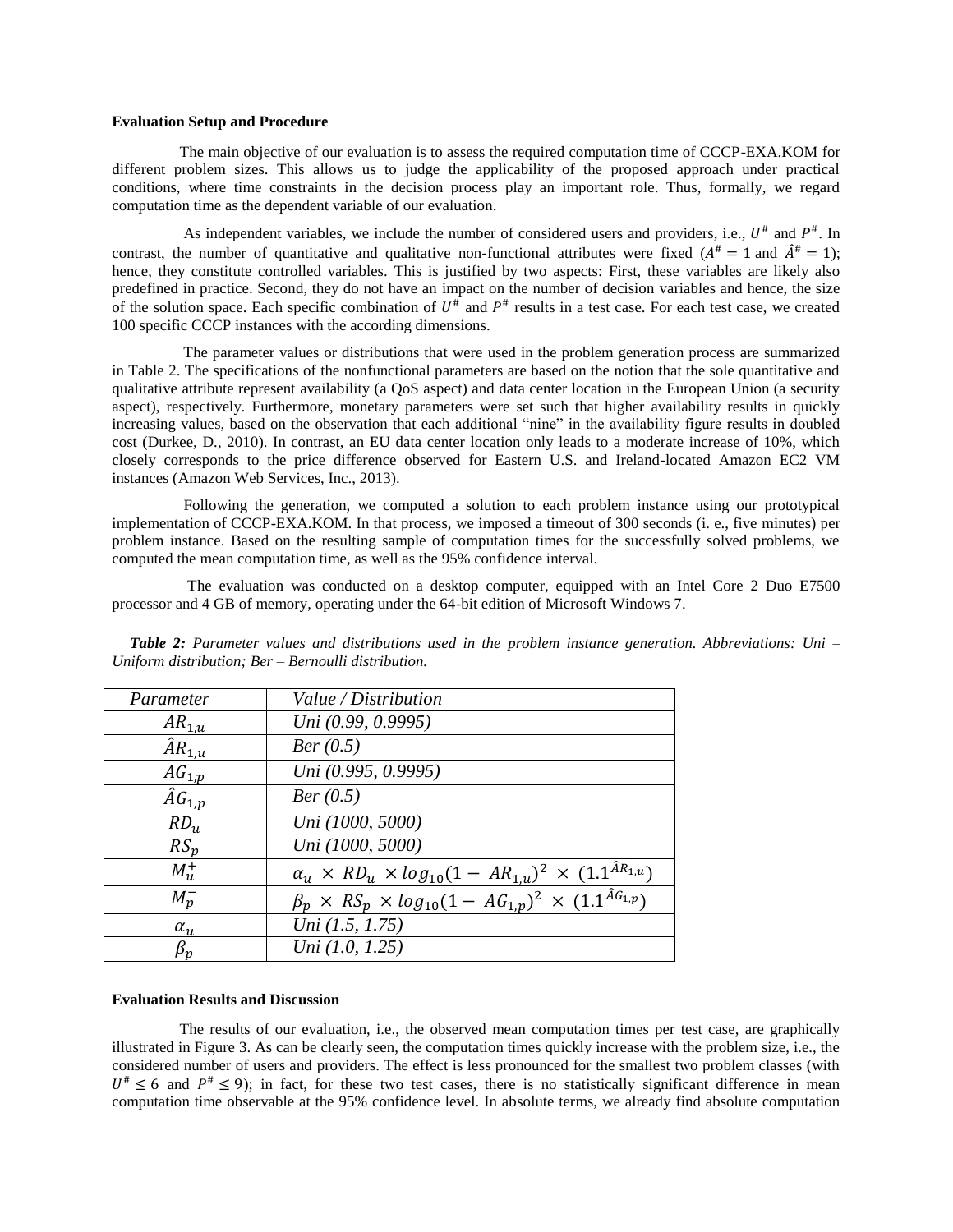times in the order of magnitude of one-hundred seconds and one second respectively for the medium-sized test cases with  $U^* \leq 8$ . For these test cases, increasing the number of providers increases the computation time by a factor of approximately ten already.

For the four largest test cases (with  $U^* \ge 10$  and  $P^* \ge 10$ ), the absolute computation times reach the order of magnitude of seconds and ten seconds. All observed increases are statistically significant at the 95% confidence level. In addition, the ratio of solved problem instances sharply drops with growing problem size. This effect is most notable for the largest problem class that involves 12 users and 18 providers, where only 43% of the 100 problem instances could be solved within the timeout period of five minutes. Given that the considered problem dimensions are still relatively small in the context of a large cloud market, it can be concluded that the practical applicability of the proposed optimization approach CCCP-EXA. KOM is rather limited.

 As it has already been explained before, a broker will likely have to decide on the composition of collaborations under rigid time constraints, since users likely require resources at short notice. Hence, an important future challenge consists in the development of appropriate heuristics, which permit to trade reductions in computation time against small degradations in broker profit, and are consequently applicable to practically relevant, large-scale problem instances. In that context – apart from its potential application to small-scale problem instances – CCCP-EXA.KOM can serve as a valuable performance benchmark and we present our heuristic approach CCCP-PRIOSORT.KOM in the next section.





# **8. Heuristic Solution Approach CCCP-PRIOSORT.KOM**

Heuristic optimization algorithms (heuristics for short) seek good feasible solutions to optimization problems in circumstances where the complexity of the problem or the limited time available for its solution does not allow exact solution. The formal intractability, in the sense of NP-hardness (Jonson, D.S., 2012), of many commonly encountered optimization problems and the growing use of real-time control have made the development of heuristics a major area within operations research.

Unlike exact algorithms, where time-efficiency is the main measure of success, there are two burning issues in evaluating heuristics: how fast can solutions be obtained and how close do they come to being optimal.

As discovered in the previous section, the computation time of the proposed CCCP exact solution grows in the dependence on the number of cloud market participants and in the worst case it is exponential. In the following, we propose a heuristic optimization approach CCCP-PRIOSORT.KOM with the improved computation time.

CCCP-PRIOSORT.KOM consists of two phases: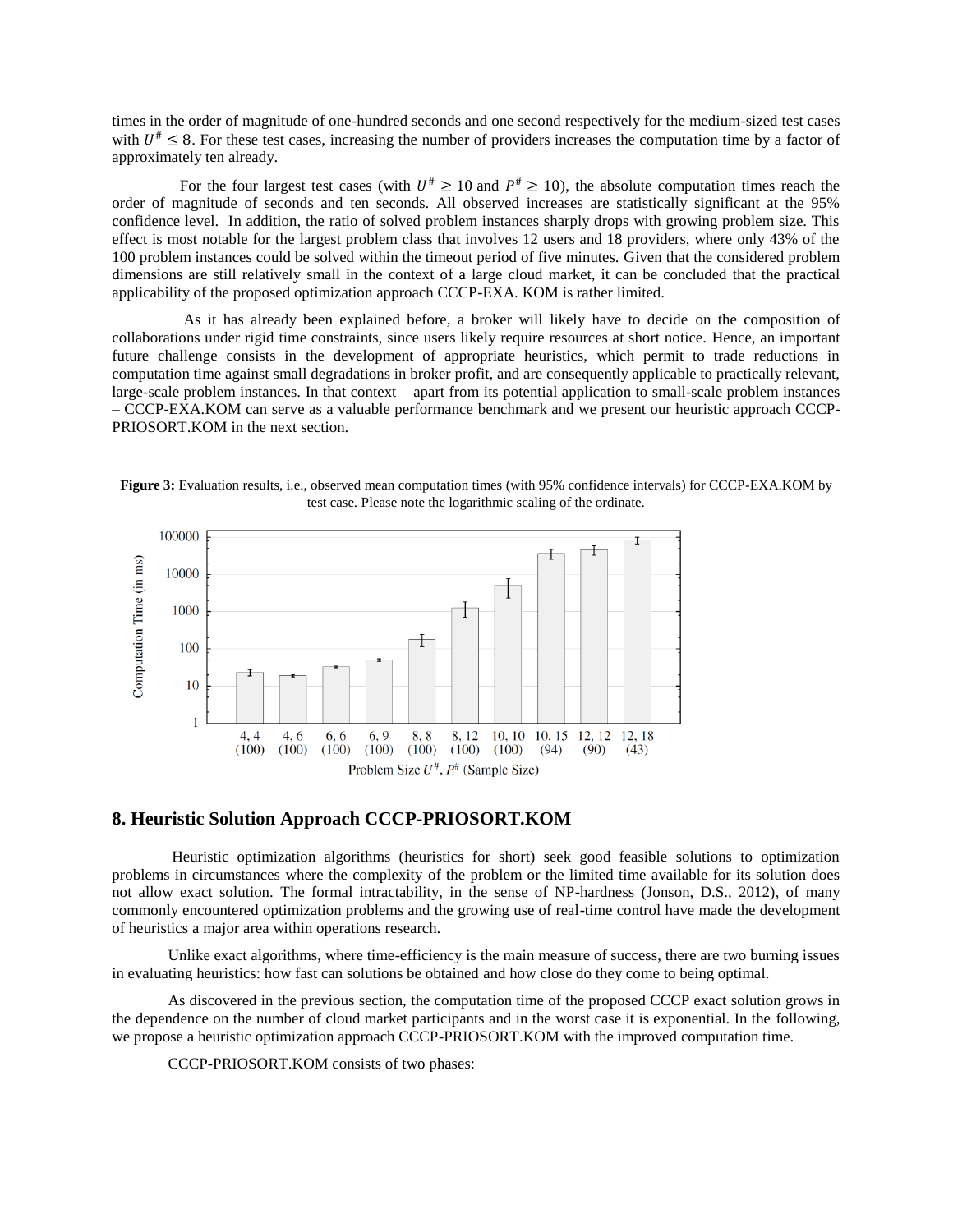**Phase 1:** Presorting of cloud providers and cloud users according to the quotients  $Q_u = M_u^+ / RD_u$  and  $Q_p = M_p^-$  /  $RS_p$  to provide priority lists. Thereby, the quotients  $Q_u$  are sorted in ascending order and the quotients  $p$  are sorted in descending order.

**Phase 2:** Composition of cloud collaborations and assignment of cloud users with the help of the greedy principle for multi-dimensional knapsack problem (Akay, Y., Li, H., & Xu, S.H., 2007).

The building of the priority lists is used as a basis for the subsequent assignment algorithm to determine in which order the cloud provider could be assigned to a collaboration; respectively, to determine which cloud users to which cloud collaboration could be assigned in the cloud market according to their resources demand. The objective of this assignment is again the profit maximization for a broker, i.e., maximization of the difference between revenue and cost.

#### **Phase 1 - Presorting**

Priority list for cloud users consists of the quotients  $Q_u = M_u^+ / R D_u$  (willingness to pay / resources demand) that determine willingnesses to pay for a demanded resource unit and are sorted in the ascending order, as due to the objective function, the cloud user with the best willingness to pay will be selected first.

Priority list for cloud providers consists of the quotients  $Q_p = M_p^- / RS_p$  (revenue / resources supply) that determine prices for the bought resource unit and are sorted in the descending order. According to the objective function (namely, profit maximization) the cheapest cloud provider will be selected first to build cloud collaboration.

#### **Phase 2 - Assignment**

Further, we apply the assignment algorithm to the priority lists, similar the application of greedy principle to solve a multi-dimensional knapsack problem (Akay, Y., Li, H., & Xu, S.H., 2007), where the units (in our case users) in knapsacks (in our case - cloud collaborations) are filled according to their values and the maximal weight limits (in our case - aggregated capacities).

**Step 1:** Search cycles. First, we search in the quotient priority lists (as our solution area) using two cycles - a search cycle in the provider list and a search cycle in the user list. We start with the cheapest cloud provider and insert the second-cheapest cloud provider to build a cloud collaboration. Then we search in the cloud user quotient priority list and insert cloud users with the best willingness to pay first, concerning the aggregated maximal capacity of cloud providers. The search runs forward with the next participants. In this step, the fulfillment and matching of non-functional requirements are not yet considered.

**Step 2: Diversification.** The next step in the algorithm is the diversification in cloud collaborations. As during the search cycles the cheapest cloud providers were selected firstly, it is in all probability that they also have the worst non-functional guarantees. For this reason, the probability of a successful assignment of cloud users to collaboration is very low. To avoid this side-effect and support diversification, we provide a rotation in the cloud providers' priority list: the first element will be placed at the end of the priority list. Furthermore, the cloud providers with not fulfilled non-functional requirements will be deleted from the list. During the search cycles, the valid compositions of cloud collaborations will be stored (if all cloud users and cloud providers fulfill all requirements and the profit maximization is achieved as well.

**Step 3: Composition of Collaborations.** Further, the mentioned above greedy principle for the multidimensional knapsack problem is used to replace the cloud collaboration with a lower profit by the cloud collaboration with the better profit value. Afterwards, we check whether the cloud collaboration partner can build more than one collaboration. In this case, this partner will be replaced if he can bring more profit; if not, this collaboration will be added to the solution if the objective function > 0. The complete solution - the composition will be built with the best cloud collaborations.

The asymptotic runtime of CCCP-PRIOSORT.KOM is determined by the search cycles and the rotation step. Thereby, all cloud users  $U^{\#}$  and cloud providers  $P^{\#}$  will be searched once during the assignment algorithm respectively. The rotation step goes priority lists with the length P through. These steps lead to the asymptotic time  $O(P^{\#^2} * U^{\#}).$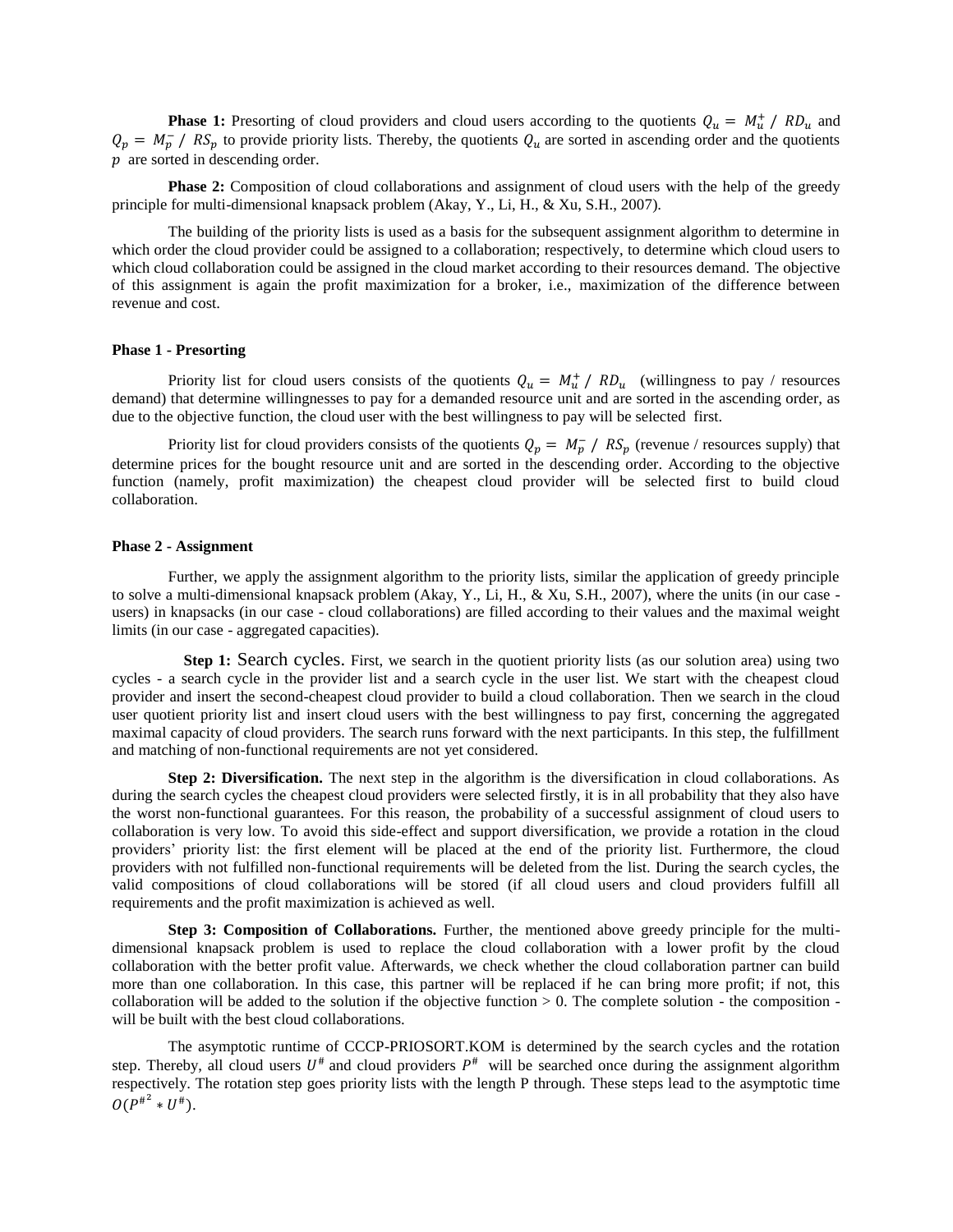## **9. Evaluation of CCCP-PRIOSORT.KOM**

To assess the improvement, we prototypically implemented our proposed heuristic approach CCCP-PRIOSORT.KOM in Java and used the same set up for our evaluation, namely, free JavaILP framework and the commercial IBM ILOG CPLEX framework. The main objective of our evaluation is to assess the required computation time of CCCP-PRIOSORT.KOM for different problem sizes and compare it with the exact optimization approach CCCP-EXA.KOM we provided before. Thus, formally, we regard computation time as the dependent variable of our evaluation. The parameter values or distributions that were used in the problem generation process are the same as summarized in Table 2.

#### **Evaluation Results**

The results of our evaluation, i.e., the observed ratio of solved instances and the ratio of the mean computation times in comparison to the CCCP-EXA.KOM approach, are summarized in Table 3. As can be clearly seen, the mean computation times are drastically improved, and even the test case (with  $P^* = 12$  and  $U^* = 18$ ) takes only 20.56% of the previously computation time used by the exact approach.

The ratio of the solved instances (from 100 problem instances) goes already down with the test case (with  $U^* \geq 8$  and  $P^* \geq 8$ ). Given that the considered problem dimensions are still relatively small in the context of a large cloud market, it can be concluded that the practical applicability of the proposed heuristic optimization approach CCCP-PRIOSORT.KOM is still rather limited. As it has already been explained before, a broker will likely have to decide on the composition of collaborations under rigid time constraints, but also with the best profit. Hence, an important future challenge consists in the improvement of our heuristic with respect to the problem reduction.

| Test<br>case        | Ratio of         | Ratio of mean     |
|---------------------|------------------|-------------------|
| $P^{\#}$ ; $U^{\#}$ | solved instances | computation times |
|                     |                  |                   |
| 4:4                 | 89.79 %          | 3.70 %            |
| 4:6                 | 88.10 %          | 5.70 %            |
| 6:6                 | 83.15 %          | 7.90 %            |
| 6:9                 | 71.79 %          | 11.01%            |
| 8:8                 | 66.81 %          | 14.39 %           |
| 8:12                | 63.93 %          | 15.06 %           |
| 10:10               | 61.19 %          | 17.90%            |
| 10; 15              | 54.71 %          | 18.45%            |
| 12; 12              | 53.44 %          | 20.03 %           |
| 12:18               | 53.79 %          | 20.56 %           |

*Table 3: Evaluation results of CCCP-PRIOSORT.KOM*

## **10. Related Work**

The work on stable allocations and stable algorithms was recognized as an important theoretical contribution in the 1960s and 1970s, but it was not until the early 1980s that its practical relevance was discovered. The key contribution made Roth, A. (1984) who documents the evolution of the market for new doctors in the U.S. and argues convincingly that a stable algorithm improved the functioning of the market.

The Gale-Shapley allocation mechanisms (1962) rely on a rather abstract idea. If rational people – who know their best interests and behave accordingly – simply engage in unrestricted mutual trade, then the outcome should be efficient. If it is not, some individuals would devise new trades that made them better off. An allocation where no individuals perceive any gains from further trade is called *stable. T*hey examined the case of *pairwise matching*: how individuals can be paired up when they all have different views regarding who would be the best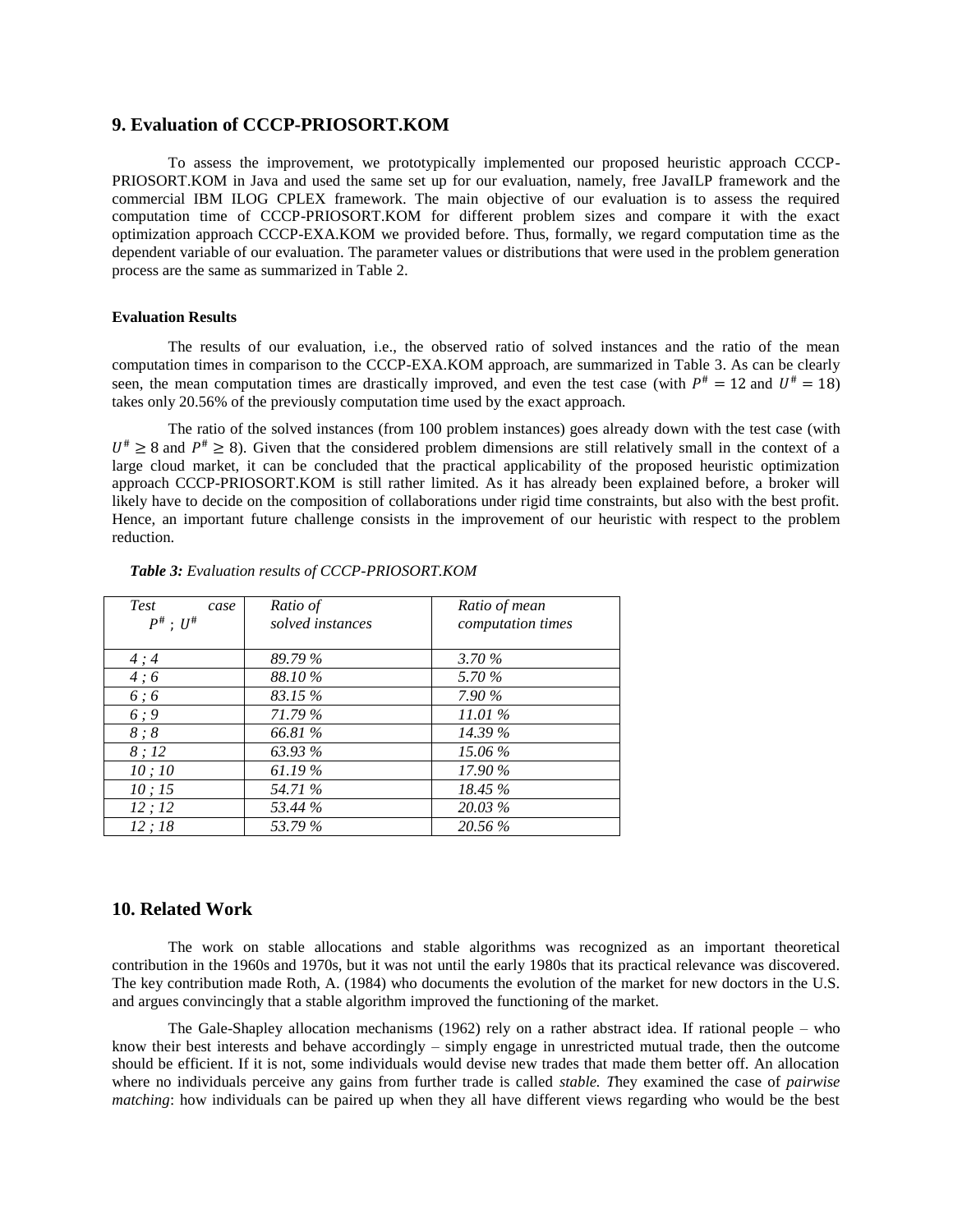match. Gale and Shapley analyzed matching at an abstract, general level. They used marriage as one of their illustrative examples. How should ten women and ten men be matched, while respecting their individual preferences? The main challenge involved designing a simple mechanism that would lead to a stable matching, where no couples would break up and form new matches which would make them better off. The solution – the Gale-Shapley "deferred acceptance" algorithm – was a set of simple rules that always led straight to a stable matching.

Niyato, D., Vasilakos, A.V., & Kun, Z. (2011) study the cooperative behavior of multiple cloud providers in order to cooperate and support the establishment of resource pools to offer services to public cloud users. The authors present a stochastic LP game model which takes the random internal demand of cloud providers and a transferable utility into account to define and commit the optimal offer of cooperated cloud providers. In contrast to our work, Niyato et al. do not consider non-functional constraints, i.e., Quality of Service and infsecurity requirements.

In a more recent work, Niyato, D., Wang, P., Hossain, E., Saad, W., & Han, Z. (2012) examine building coalitions between cloud providers as a novel approach to optimize the capacity expansion and maximize the mobile cloud providers' monetary benefits. The authors consider cooperative game theory and the Nash equilibrium principles in their approach and propose admission control and revenue sharing strategies for building cloud provider coalitions and a resource pool for mobile applications. The provided results illustrate improvements in cloud providers' capacity and profit maximization by entering such cloud coalitions. Similar to their previous work, the authors do not consider non-functional constraints, which are an important aspect of our work.

 Gohad, A., Ponnalagu, K., Narendra, N.C., & Rao, P.S. (2013) propose a dynamic algorithm for forming self-adaptive cloud collaborations based on the identifying most appropriate healthy set of cloud provider resources (cloud provider capabilities and functional abilities at the SaaS layer), cost modeling and tenancy requirements. The approach is high-lighted with a realistic example. In contrast to us, Gohad et al. focus on ad-hoc resource provisioning, rather than the long-term formation of cloud collaborations, and do not consider security aspects. This specifically includes the cumulative security properties of cloud collaborations that were a focal point of our work.

Song, B., Hassan, M.M., & Huh, E.N. (2010) examine the problem of task selection and allocation to physical machines in the context of dynamic cloud collaborations. Their objective consists in the balancing of resource demands under consideration of different resource types, such as CPU and memory. For that purpose, the authors propose three heuristic optimization approaches, and demonstrate that a cooperative heuristic has benefits with respect to the objective of balanced resource utilization. In contrast to us, Song et al. focus on individual cloud providers and do not regard security requirements.

Mashayekhy, L., & Grosu, D. (2012) model a cloud federation formation problem based on the game theory and formulate a corresponding IP-based optimization approach. In their model, the authors consider the cooperative provisioning of VM instances and storage by federated cloud providers. Their objective consists of profit maximization combined with the formation of stable coalitions, i.e., coalitions in which cloud providers do not have a monetary incentive to switch to different coalitions. In contrast to our work, the authors only consider resource constraints, but do not regard non-functional requirements. Their work also aims at low-level VM provisioning, rather than strategic composition of collaboration.

Kołodziej, J., Khanb, S.U, Wang, L., Kisiel-Dorohinicki, M., Madanie, S.A., Niewiadomska-Szynkiewicz, E., Zomayag, A.Y., Xuh, C-Z., (2012) examine in their research the problem of minimization of the energy consumed in the processes of scheduling and executionof batch of independent tasks submitted in the grid environment. They monitor energy consumption in different grid scenarios based on the security requirements specified by the grid users. The authors define the scheduling issue as a multi-objective Independent Batch Job Scheduling problem in computer grids. Furthermore, they develop genetic-based single- and multi-population metaheuristics for solving the considered optimization problem. The effectiveness of these algorithms has been empirically justified in two different grid architectural scenarios in static and dynamic modes. In contrast to our work, the authors consider security parameters as a sum of probabilities (a real number between 0 and 1) and use this value to calculate trustworthiness and correctness.

Lampe, U. (2013) introduces the Cloud-oriented Workload Distribution Problem. This problem concerns the distribution of a workload, which comprises multiple computational jobs, across leased infrastructure. This work assumes the position of a cloud user, who aims at cost-minimal deployment under consideration of resource constraints. On the basis of a mathematical optimization model, the author proposes the exact solution approach and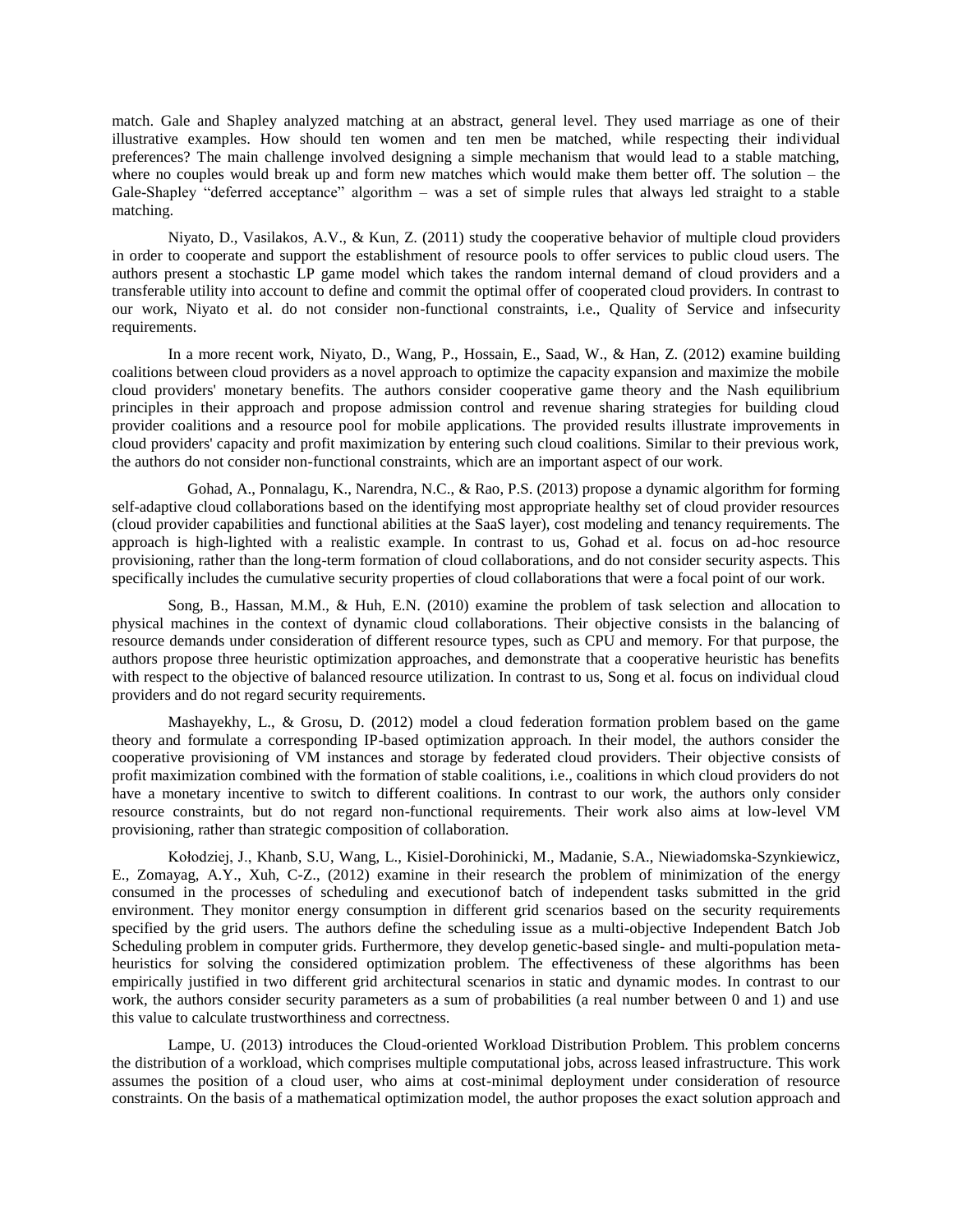the heuristic optimization approach with the improved computational time. The practical applicability and performance of these optimization approaches is demonstrated using a quantitative evaluation, based on realistic data from the cloud computing market. Furthermore, the author examines the Equilibrium Price Auction Allocation Problem. This problem refers to the allocation of Virtual Machine instances based on an equilibrium price auction scheme. Here, the research is focused on the role of a cloud provider, who pursues the aim of profit maximization. The author formalizes the problem as an optimization model, which permits to deduce the exact optimization approach. In contrast to the work at hand, the author does not consider Quality of Service and security attributes, hence, the usage of optimization models and constraints and quantitative evaluation of results is very similar.

Schuller, D. (2013) examines in his work service marketplaces and the corresponding Service Selection Problem. The author provides optimal as well as heuristic solutions to this problem under consideration of fulfillment of QoS requirements. To achieve this, the author develops an optimization framework specifying and formulating the Service Selection Problem as an optimization problem. In addition to providing the mentioned solution approach for computing optimal solutions to the Service Selection Problem, a heuristic solution method has been developed coping for scalability issues. Both approaches are thereby based on deterministic values for considered non-functional service attributes. In order to assess and reduce potentially negative consequences of differing Quality of Service, the author provides a simulation-based adaptation framework which focuses on reducing the risk of uncertainty and therewith of a potential negative impact of stochastic Quality of Service behavior. Evaluation results show that reductions in total cost up to 30% can be achieved - depending on the considered scenario - by reducing penalty costs that accrue due to the violation of Quality of Service constraints.

Lastly, Hans, R., Lampe, U., Steinmetz, R. (2013) have examined the cost-efficient selection of cloud data centers for the delivery of multimedia services. In that context, the authors propose an exact optimization approach based on IP. While their work is similar with respect to the consideration of resource and Quality of Service constraints, it focuses on a single cloud provider and does neither regard the composition of collaborations nor qualitative non-functional aspects.

In conclusion, to the best of our knowledge, we are the first to examine the profit-maximal, strategic composition of cloud collaborations under consideration of cumulative non-functional properties that result from the very formation of these collaborations, i.e., are determined by the "weakest link in the chain". Apart from the identification of that specific problem, our main contribution consists in the proposal of both an exact optimization approach, as benchmark, and our heuristic approaches. We consider security requirements and guarantees as quantitative attributes (as binary), i.e., not technically measurable. We also do not consider overall rating approaches to calculate the security level of cloud market participants and use it as a basic or admission criteria for collaboration building.

## **11. Conclusion and Outlook**

While cloud computing promises access to virtually unlimited IT resources, the physical infrastructure of cloud providers is actually limited. Hence, smaller providers may not be able to serve the demands of larger customers. A possible solution is cloud collaborations, where multiple providers join forces to conjointly serve customers. Unfortunately, in such scenario, non-functional Quality of Service and information security properties are determined by the "weakest link in the chain", rendering the process of composing collaborations cumbersome.

In this work, we introduced the corresponding Cloud Collaboration Composition Problem with our new heuristic optimization approach CCCP-PRIOSORT.KOM, as a complement to our primary work, where we discussed the exact optimization approach for CCCP. Our evaluation results indicated drastic improvement in the computation time, but shows also that it is still applicable to small-scale problem instances, thus indicating the need for further improvements.

In our future work, we aim at the development of heuristic approaches with problem reduction and dynamic changes. In addition, we plan to extend the proposed model to cater for more complex non-functional constraints, such as conditional requirements (e.g., strong data encryption is only required if data is placed outside the European Union). Furthermore, we aim at working on cloud market design. When a market is successfully designed, many cloud market actors are persuaded to participate, thereby creating a fair and orderly market with many trading opportunities. The empirical evidences and quantitative results (e.g., results of case studies or interviews with cloud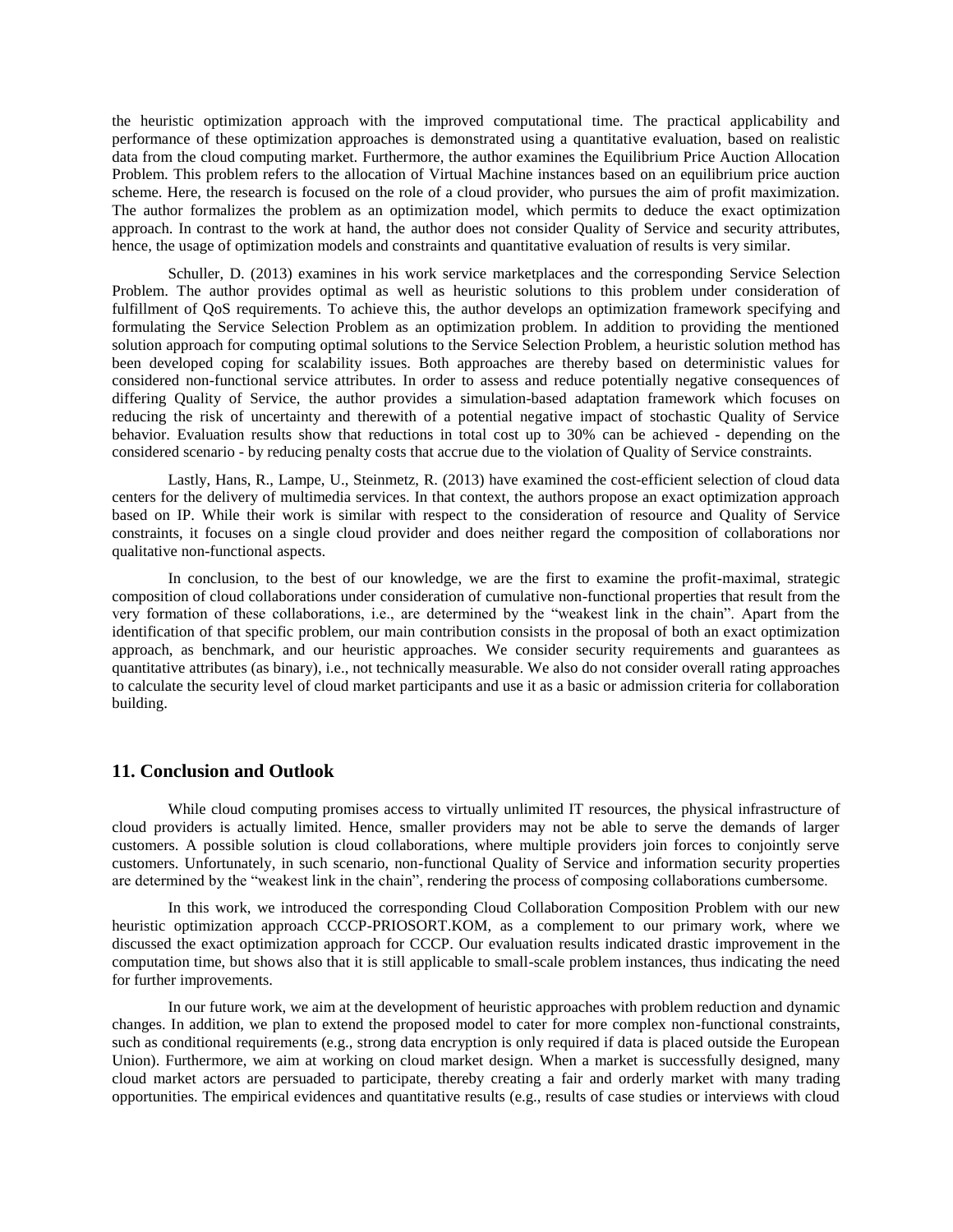providers and cloud auditors) will extend our research scope in order to proper access and understand the functions that markets perform, the conditions required for them to be performed successfully, and what can go wrong if these conditions fail to hold. The cooperation with existing cloud markets is also on our research roadmap that can give us a possibility to gather real market data and use it to evaluate our approaches in the real-world of cloud markets.

**Acknowledgment.** This work is supported in part by E-Finance Lab e. V., Frankfurt am Main, Germany [\(http://www.efinancelab.com\)](http://www.efinancelab.com/).

## **References**

Akay, Y., Li, H., & Xu, S.H. (2007). Greedy Algorithm for the General Multidimensional Knapsack Problem. In Annals of Operations Research.

Ates, M., Ravet, S., Ahmat, A., & Fayolle, J. (2011). An Identity-Centric Internet: Identity in the Cloud, Identity as a Service and other delights. In International Conference on Availability, Reliability and Security (pp. 555 – 560).

Bernsmed, K., Jaatun, M.G, Meland, P.H., & Undheim, A. (2011). Security SLAs for Federated Cloud Services. In International Conference on Availability, Reliability and Security (pp. 202 – 209).

Bernstein, D., & Vij, D. (2012). Intercloud Security Considerations. In IEEE International Conference on Cloud Computing Technology and Services (pp. 537 – 544).

Buyya, R., Yeo, C., Venugopal, S., Broberg, & J., Brandic, I. (2009). Cloud Computing and Emerging IT Platforms: Vision, Hype, and Reality for Delivering Computing as the 5th Utility. In Future Generation Computer Systems (pp. 599-616).

Corporation Essvale Corporation Limited. (2008) "Business Knowledge for It in Prime Brokerage".

Durkee, D.(2010). Why Cloud Computing Will Never Be Free. Queue 8(4) (pp. 20-29).

Garg, S.K., Vecchiola, C., & Buyya, R. (2011). Mandi: a market exchange for trading utility and cloud computing services. In Springer Science+Business Media.

Garg, S.K., Versteeg, S., & Buyyaa, R. (2013). A framework for ranking of cloud computing services. In Future Generation Computer Systems, Vol. 29, Issue 4 (pp. 1012–1023).

Gohad, A., Ponnalagu, K., Narendra, N.C., & Rao, P.S. (2013). Towards Self-Adaptive Cloud Collaborations. In Int. Conf. on Cloud Engineering.

Gomes, E., Vo, Q.B., & Kowalczyk, R. (2012). Pure exchange markets for resource sharing in federated clouds. In Concurrency and Computation: Practice and Experience, [Vol. 24, Issue 9 \(p](http://onlinelibrary.wiley.com/doi/10.1002/cpe.v24.9/issuetoc)p. 977–991).

Goyal, P. (2011). Application of a Distributed Security Method to End-2-End Services Security in Independent Heterogeneous Cloud Computing Environments. In IEEE World Congress on Services (SERVICES) (pp. 379 – 384).

Guitart, J., & Torres, J. (2010). Characterizing Cloud Federation for Enhancing Providers' Profit. In IEEE  $3^{rd}$ International Conference on Cloud Computing (CLOUD) (pp. 123-130).

Hans, R., Lampe, U., & Steinmetz, R. (2013). QoS-Aware, Cost-Efficient Selection of CloudData Centers. In 6th Int. Conf. on Cloud Computing.

He., Y.H., Bin, W., Xiao, X.L., & Jing, M.X. (2010). Identity Federation Broker for Service Cloud. In International Conference on Service Sciences (pp. 115 – 120).

Hillier, F., & Lieberman, G. (2005). Introduction to Operations Research. 8th edn. McGraw-Hill .

Jonson, D.S. (2012). A Brief History of NP-completeness. In Documenta Mathematica.

Knuth D.E. (1996). Stable Marriage and Its Relation to Other Combinatorial Problems: An Introduction to the Mathematical Analysis of Algorithms, American Mathematical Society.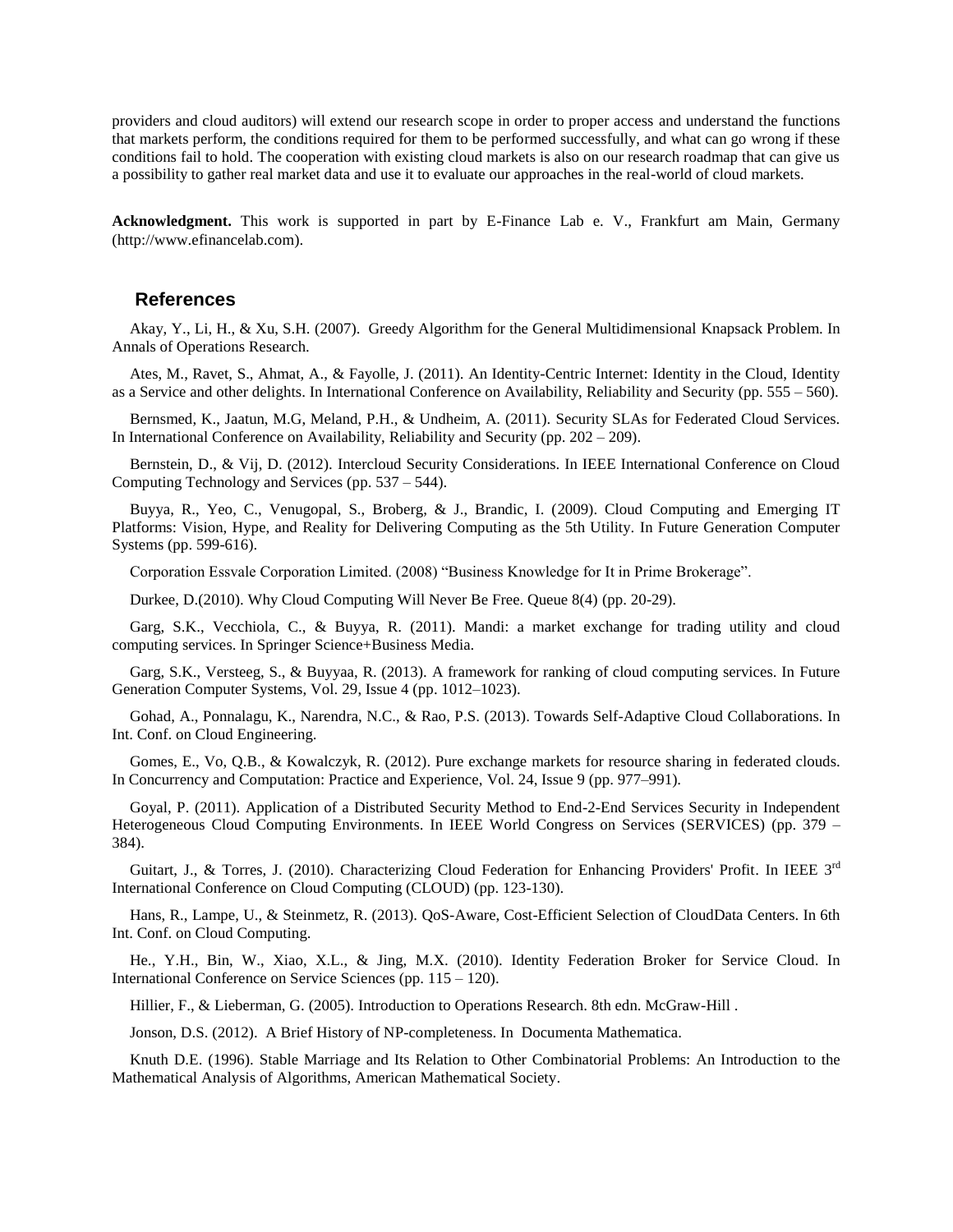Kretzschmar, M., & Golling, M. (2011). Security management spectrum in future multi-provider Inter-Cloud environments - Method to highlight necessary further development. In 5<sup>th</sup> International DMTF Academic Alliance Workshop on Systems and Virtualization Management (SVM) ( pp. 1-8).

Lampe, U. (2013) Monetary Efficiency in Infrastructure Clouds - Solution Strategies for Workload Distribution and Auction-based Capacity Allocation.

Lampe, U., Wenge, O., Müller, A., & Schaarschmidt, R. (2012). Cloud Computing in the Financial Industry - A Road Paved with Security Pitfalls? In 18<sup>th</sup> Americas Conference on Information Systems (AMCIS), Association for Information Systems (AIS).

Mashayekhy, L., & Grosu, D. (2012). A Coalitional Game-Based Mechanism for Forming Cloud Federations. In 5th Int. Conf. on Utility and Cloud Computing.

Meindl, B., & Templ, M. (2012). Analysis of Commercial and Free and Open Source Solvers for Linear Optimization Problems. Technical report, Technische Universit• at Wien.

Niyato, D., Vasilakos, A.V., & Kun, Z. (2011). Resource and Revenue Sharing with Coalition Formation of Cloud Providers: Game Theoretic Approach. In 11th Int. Symp. on Cluster, Cloud and Grid Computing.

Niyato, D., Wang, P., Hossain, E., Saad, W., & Han, Z. (2012). Game Theoretic Modeling of Cooperation Among Service Providers in Mobile Cloud Computing Environments. In 2012 Wireless Communications and Networking Conf.

Papish, M. (2012). A method for implementing dynamic, cloud-based metadata services based on a unified content ID space across a fragmented CE ecosystem. In IEEE International Conference on Consumer Electronics (ICCE) (pp. 57 – 60).

Rahimi, A.F., & Sheffrin, A.Y. (2003). Effective market monitoring in deregulated electricity markets. In IEEE Transactions on Power Systems, Vol. 18, Issue 2 (pp. 486 – 493).

Roth, A.E. (2002). The Economist as Engineer: Game Theory, Experimentation, and Computation as Tools for Design Economics, In Econometrica, Vol. 70, Issue 4 (pp. 1341–1378).

Roth, A.E. (2008). The Shapley Value: Essays in Honor of Lloyd S. Shapley, Cambridge University Press.

Roth, A.E., Sönmez, T., & Ünver, M.U. (2005). A kidney exchange clearinghouse in New England. In American Economic Review.

Schuller, D. (2013) QoS-aware Service Selection - Optimization Mechanisms and Decision Support for Complex Service-based Workflows.

Shapley, L.S. (1955). Markets as Cooperative Games, RAND Corporation.

Schnjakin, M., Alnemr, R., & Meinel, C. (2010). Contract-based cloud architecture. In Iternational workshop on Cloud data management (CloudDB) ( pp. 33-40).

Siebenhaar, M., Wenge, O., Hans, R., Tercan H., & Steinmetz, R. (2013). Verifying the Availability of Cloud Applications. In 3<sup>rd</sup> International Conference on Cloud Computing and Services Science (CLOSER 2013).

Song, B., Hassan, M.M., & Huh, E.N. (2010). A Novel Heuristic-Based Task Selection and Allocation Framework in Dynamic Collaborative Cloud Service Platform. In 2<sup>nd</sup> Int. Conf. on Cloud Computing Technology and Science.

Uttam Kumar, T., & Wache, H. (2010). Cloud Broker: Bringing Intelligence into the Cloud. In IEEE 3rd International Conference on Cloud Computing (CLOUD) (pp. 544 – 545).

Wenge, O., Lampe, U., Müller, A., & Schaarschmidt, R. (2014). Data Privacy in Cloud Computing an Empirical Study in the Financial Industry. In 20th Americas Conference on Information Systems.

Wenge, O., Lampe, U., & Steinmetz, R. (2014). QoS- and Security-Aware Composition of Cloud Collaborations. In 4th International Conference on Cloud Computing and Services Science.